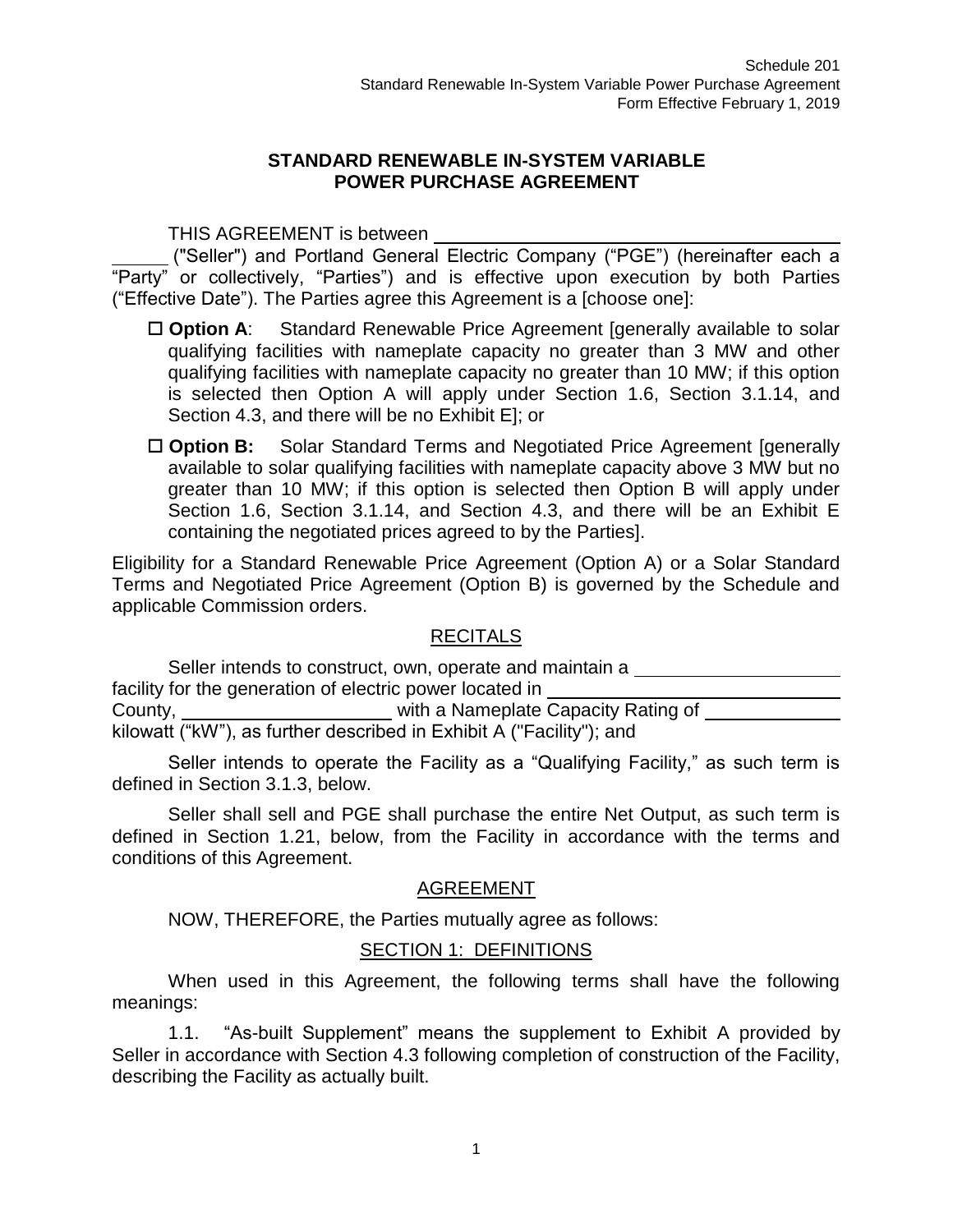1.2. "Base Hours" is defined as the total number of hours in each Contract Year (8,760 or 8,784 for leap year).

1.3. "Billing Period" means a period between PGE's readings of its power purchase billing meter at the Facility in the normal course of PGE's business. Such periods may vary and may not coincide with calendar months; however, PGE shall use best efforts to read the power purchase billing meter in 12 equally spaced periods per year.

1.4. "Cash Escrow" means an agreement by two parties to place money into the custody of a third party for delivery to a grantee only after the fulfillment of the conditions specified.

1.5. "Commercial Operation Date" means the date that the Facility is deemed by PGE to be fully operational and reliable. PGE may, at its discretion, require, among other things, that all of the following events have occurred:

1.5.1. (facilities with nameplate under 500 kW exempt from following requirement) PGE has received a certificate addressed to PGE from a Licensed Professional Engineer ("LPE") acceptable to PGE in its reasonable judgment stating that the Facility is able to generate electric power reliably in accordance with the terms and conditions of this Agreement (certifications required under this Section 1.5 can be provided by one or more LPEs);

1.5.2. Start-Up Testing of the Facility has been completed in accordance with Section 1.36;

1.5.3. (facilities with nameplate under 500 kW exempt from following requirement) After PGE has received notice of completion of Start-Up Testing, PGE has received a certificate addressed to PGE from an LPE stating that the Facility has operated for testing purposes under this Agreement and was continuously mechanically available for operation for a minimum of 120 hours. The Facility must provide ten (10) working days written notice to PGE prior to the start of the initial testing period. If the mechanical availability of the Facility is interrupted during this initial testing period or any subsequent testing period, the Facility shall promptly start a new Test Period and provide PGE forty-eight (48) hours written notice prior to the start of such testing period;

1.5.4. (facilities with nameplate under 500 kW exempt from following requirement) PGE has received a certificate addressed to PGE from an LPE stating that in accordance with the Generation Interconnection Agreement, all required interconnection facilities have been constructed all required interconnection tests have been completed; and the Facility is physically interconnected with PGE's electric system.

1.5.5. (facilities with nameplate under 500kW exempt from following requirement) PGE has received a certificate addressed to PGE from an LPE stating that Seller has obtained all Required Facility Documents and, if requested by PGE in writing, has provided copies of any or all such requested Required Facility Documents;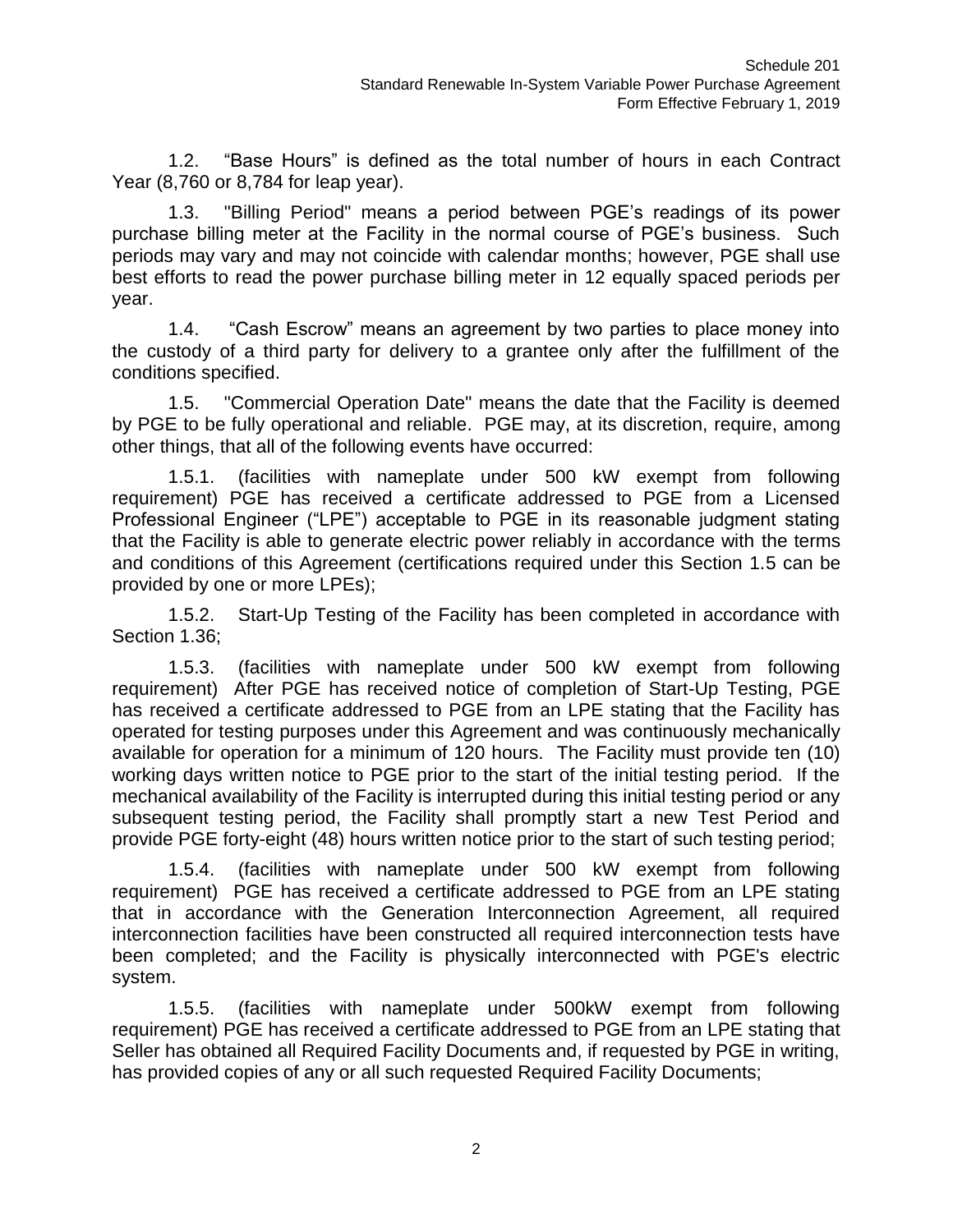1.6. "Contract Price" means (see the selection made in the first paragraph of this Agreement to determine whether Option A or Option B applies – only one option applies):

**Option A:** "Contract Price" means the applicable price, including on-peak and off-peak prices, as specified in the Schedule. For the first 15 years measured from the date in Section 2.2.2, the Contract Price will be the Renewable Fixed Price Option under the Schedule; thereafter and for the remainder of the Term, the Contract Price will be equal to the Mid-C Index Price.

**Option B:** "Contract Price" means: (i) the negotiated price, including on-peak and off-peak prices, as specified in Exhibit E; or (ii) the Mid C Index Price. For the first 15 years measured from the date in Section 2.2.2, the Contract Price will be the negotiated price specified in Exhibit E; thereafter and for the remainder of the Term, the Contract Price will be equal to the Mid-C Index Price. The negotiated price established in Exhibit E is not necessarily the same as the Standard Fixed Price Option or the Renewable Fixed Price Option established in the Schedule.

1.7. "Contract Year" means each twelve (12) month period commencing upon the Commercial Operation Date or its anniversary during the Term, except the final contract year will be the period from the last anniversary of the Commercial Operation Date during the Term until the end of the Term.

1.8. "Effective Date" has the meaning set forth in Section 2.1.

1.9. "Environmental Attributes" shall mean any and all claims, credits, benefits, emissions reductions, offsets, and allowances, howsoever entitled, resulting from the avoidance of the emission of any gas, chemical or other substance to the air, soil or water. Environmental Attributes include but are not limited to: (1) any avoided emissions of pollutants to the air, soil or water such as (subject to the foregoing) sulfur oxides (SOx), nitrogen oxides (NOx), carbon monoxide (CO), and other pollutants; and (2) any avoided emissions of carbon dioxide (CO2), methane (CH4), and other greenhouse gasses (GHGs) that have been determined by the United Nations Intergovernmental Panel on Climate Change to contribute to the actual or potential threat of altering the Earth's climate by trapping heat in the atmosphere.

1.10. "Facility" has the meaning set forth in the Recitals.

1.11. "Generation Interconnection Agreement" means the generation interconnection agreement to be entered into separately between Seller and PGE, providing for the construction, operation, and maintenance of interconnection facilities required to accommodate deliveries of Seller's Net Output.

1.12. "Generation Unit" means each separate electrical generator that contributes towards Nameplate Capacity Rating included in Exhibit A. For solar facilities, a generating unit is a complete solar electrical generation system within the Facility that is able to generate and deliver energy to the Point of Delivery independent of other Generation Units within the same Facility.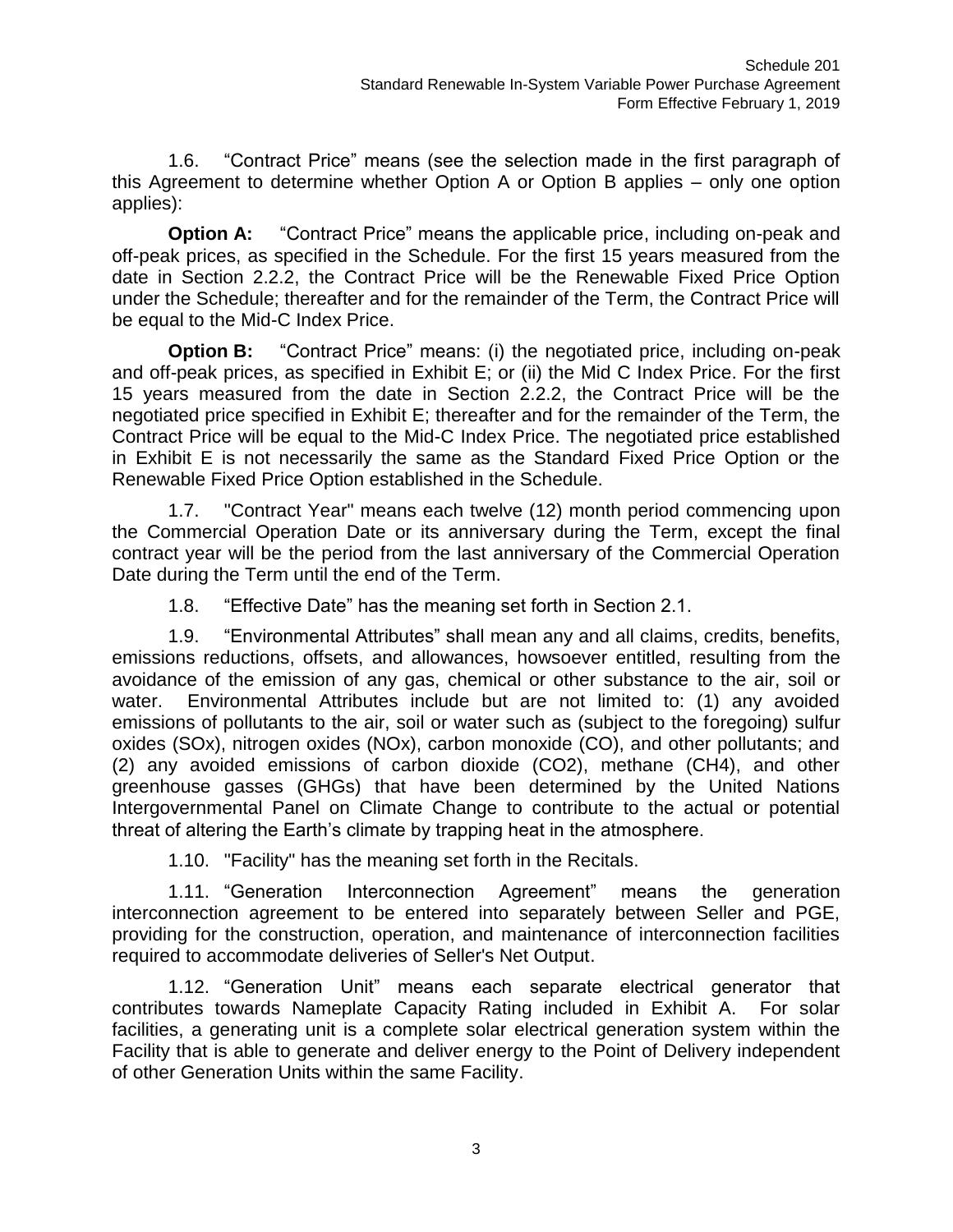1.13. "Letter of Credit" means an engagement by a bank or other person made at the request of a customer that the issuer will honor drafts or other demands for payment upon compliance with the conditions specified in the letter of credit.

1.14. "Licensed Professional Engineer" or "LPE" means a person who is licensed to practice engineering in the state where the Facility is located, who has no economic relationship, association, or nexus with the Seller, and who is not a representative of a consulting engineer, contractor, designer or other individual involved in the development of the Facility, or of a manufacturer or supplier of any equipment installed in the Facility. Such Licensed Professional Engineer shall be licensed in an appropriate engineering discipline for the required certification being made and be acceptable to PGE in its reasonable judgment.

1.15. "Lost Energy" means ((the Guarantee of Mechanical Availability as set forth in 3.1.10 / MAP) X Net Output for a Calendar Year) – Net Output for the Calendar Year. Lost Energy shall be zero unless the result of the calculation in this subsection results in a positive number.

1.16. "Lost Energy Value" means Lost Energy X the excess of the annual timeweighted average Mid-C Index Price for On-Peak and Off-Peak Hours over the timeweighted average Contract Price for On-Peak and Off-Peak Hours for the corresponding time period (provided that such excess shall not exceed the Contract Price and further provided that Lost Energy is deemed to be zero prior to reaching the Commercial Operation Date) plus any reasonable costs incurred by PGE to purchase replacement power and/or transmission to deliver the replacement power to the Point of Delivery. (For Start-Up Lost Energy Value see Section 1.35).

1.17. "Mechanical Availability Percentage" or "MAP" shall mean that percentage for any Contract Year for the Facility calculated in accordance with the following formula:

MAP = 100 X (Operational Hours) /(Base Hours X Number of Units)

1.18. "Mid-C Index Price" means the Day Ahead Intercontinental Exchange ("ICE") index price for the bilateral OTC market for energy at the Mid-C Physical for Average On Peak Power and Average Off Peak Power found on the following website: [https://www.theice.com/products/OTC/Physical-Energy/Electricity.](https://www.theice.com/products/OTC/Physical-Energy/Electricity) In the event ICE no longer publishes this index, PGE and the Seller agree to select an alternative successor index representative of the Mid-C trading hub.

1.19. "Nameplate Capacity Rating" means the maximum capacity of the Facility as stated by the manufacturer, expressed in kW, which shall not exceed 10,000 kW.

1.20. "Net Dependable Capacity" means the maximum capacity the Facility can sustain over a specified period modified for seasonal limitations, if any, and reduced by the capacity required for station service or auxiliaries.

1.21. "Net Output" means all energy expressed in kWhs produced by the Facility, less station and other onsite use and less transformation and transmission losses. Net Output does not include any environmental attributes.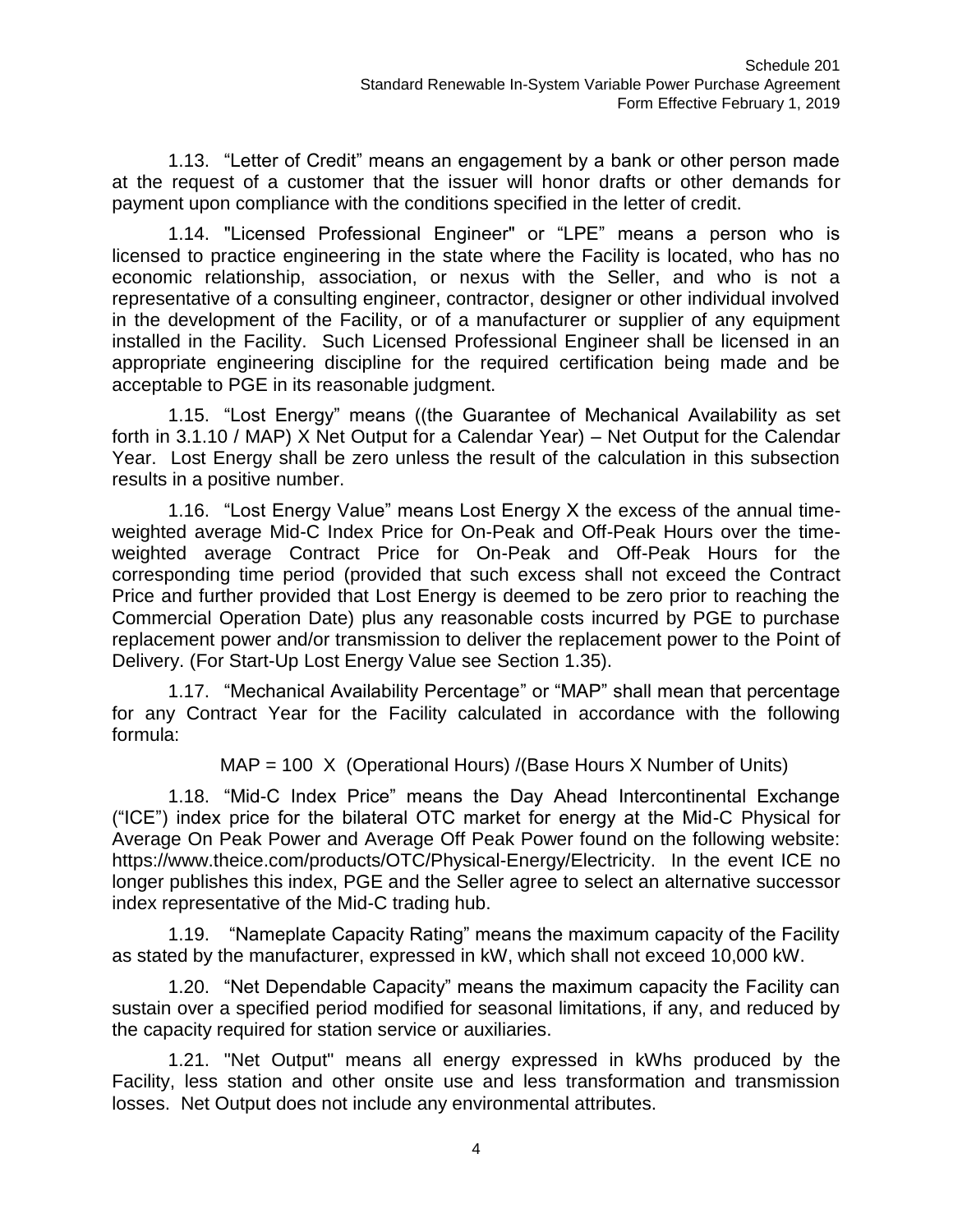1.22. "Number of Units" means the number of Generating Units in the Facility described in Exhibit A.

1.23. "Off-Peak Hours" has the meaning provided in the Schedule.

1.24. "On-Peak Hours" has the meaning provided in the Schedule.

1.25. "Operational Hours" for the Facility means the total across all Generating Units of the number of hours each of the Facility's Generating Units are potentially capable of producing power at its Nameplate Capacity Rating regardless of actual weather, season and time of day or night, without any mechanical operating constraint or restriction, and potentially capable of delivering such power to the Point of Delivery in a Contract Year. During up to, but not more than, 200 hours of Planned Maintenance during a Contract Year for each Generation Unit and hours during which an event of Force Majeure exists, a Generation Unit shall be considered potentially capable of delivering such power to the Point of Delivery. For example, in the absence of any Planned Maintenance beyond 200 hours on any Generation Unit of Event of Force Majeure, the Operational Hours for a wind farm with five separate two MW turbines would be 43,800 for a Contract Year.

1.26. "Planned Maintenance" means outages scheduled 90 days in advance, with PGE's prior written consent, which shall not be unreasonably withheld.

1.27. "Point of Delivery" means the high side of the generation step up transformer(s) located at the point of interconnection between the Facility and PGE's distribution or transmission system, as specified in the Generation Interconnection Agreement.

1.28. "Pre-Commercial Operation Date Minimum Net Output" shall mean, unless such MWh is specifically set forth by Seller in Exhibit A, an amount in MWh equal to seventy-five percent (75%) of the Nameplate Capacity Rating X thirty percent (30%) for a wind or other renewable QF or fifty percent (50%) for a solar QF X (whole months since the date selected in Section 2.2.1 / 12) X (8760 hours – 200 hours (assumed Planned Maintenance)) for each month. If Seller has provided specific expected monthly Net Output amounts for the Facility in Exhibit A, "Pre-Commercial Operation Date Minimum Net Output" shall mean seventy-five (75%) X expected Net Output set forth in Exhibit A for each month.

1.29. "Prime Rate" means the publicly announced prime rate or reference rate for commercial loans to large businesses with the highest credit rating in the United States in effect from time to time quoted by Citibank, N.A. If a Citibank, N.A. prime rate is not available, the applicable Prime Rate shall be the announced prime rate or reference rate for commercial loans in effect from time to time quoted by a bank with \$10 billion or more in assets in New York City, N.Y., selected by the Party to whom interest based on the prime rate is being paid.

1.30. "Prudent Electrical Practices" means those practices, methods, standards and acts engaged in or approved by a significant portion of the electric power industry in the Western Electricity Coordinating Council that at the relevant time period, in the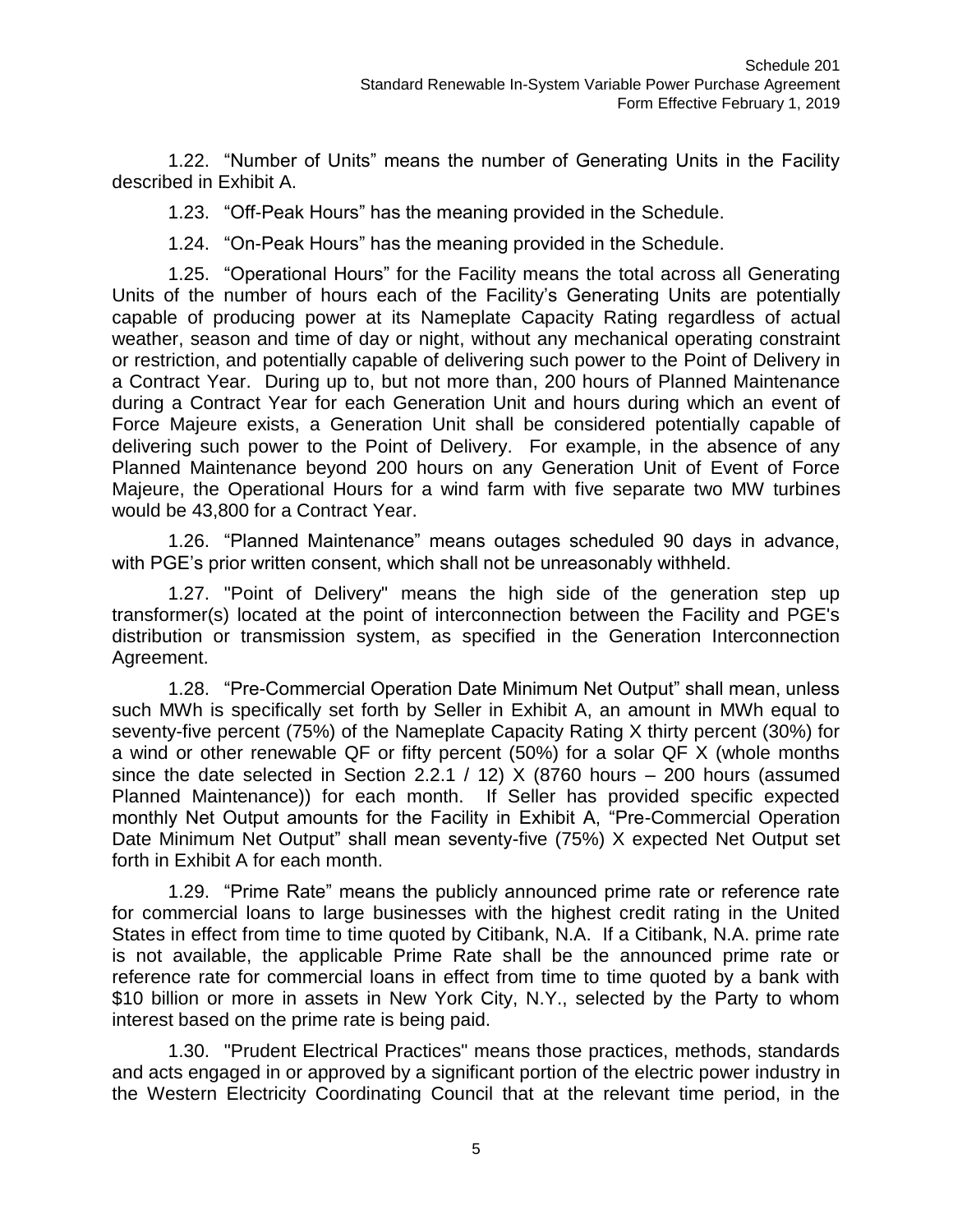exercise of reasonable judgment in light of the facts known or that should reasonably have been known at the time a decision was made, would have been expected to accomplish the desired result in a manner consistent with good business practices, reliability, economy, safety and expedition, and which practices, methods, standards and acts reflect due regard for operation and maintenance standards recommended by applicable equipment suppliers and manufacturers, operational limits, and all applicable laws and regulations. Prudent Electrical Practices are not intended to be limited to the optimum practice, method, standard or act to the exclusion of all others, but rather to those practices, methods and acts generally acceptable or approved by a significant portion of the electric power generation industry in the relevant region, during the relevant period, as described in the immediate preceding sentence.

1.31. "Required Facility Documents" means all licenses, permits, authorizations, and agreements necessary for construction, operation, interconnection, and maintenance of the Facility including without limitation those set forth in Exhibit B.

1.32. "RPS Attributes" means all attributes related to the Net Output generated by the Facility that are required in order to provide PGE with "qualifying electricity," as that term is defined in Oregon's Renewable Portfolio Standard Act, Ore. Rev. Stat. 469A.010, in effect at the time of execution of this Agreement. RPS Attributes do not include Environmental Attributes that are greenhouse gas offsets from methane capture not associated with the generation of electricity and not needed to ensure that there are zero net emissions associated with the generation of electricity.

1.33. Schedule" shall mean PGE Schedule 201 filed with the Oregon Public Utilities Commission ("Commission") in effect on the Effective Date of this Agreement and attached hereto as Exhibit D, the terms of which are hereby incorporated by reference.

1.34. Senior Lien" means a prior lien which has precedence as to the property under the lien over another lien or encumbrance.

1.35. "Start-Up Lost Energy Value" means for the period after the date specified in Section 2.2.2 but prior to achievement of the Commercial Operation Date: zero, unless the Net Output is less than the pro-rated Pre-Commercial Operation Date Minimum Net Output for the applicable delay period, and the time-weighted average of the delay period's Mid-C Index Price for On-Peak Hours and Off-Peak Hours is greater than the time-weighted average of the delay period's Contract Price for On-Peak Hours and Off-Peak Hours, in which case Startup Lost Energy Value equals: (pro-rated Pre-Commercial Operation Date Minimum Net Output for the applicable period - Net Output for the applicable period) X (the lower of: the time-weighted average of the Contract Price for On-Peak hours and Off-Peak Hours during the applicable period; or (the timeweighted average of the Mid-C Index Price for On-Peak Hours and Off-Peak Hours during the applicable period – the time-weighted average of the Contract Price for On-Peak Hours and Off-Peak Hours during the applicable period)). The time-weighted average in this section will reflect the relative proportions of On-Peak Hours and Off-Peak Hours in each day.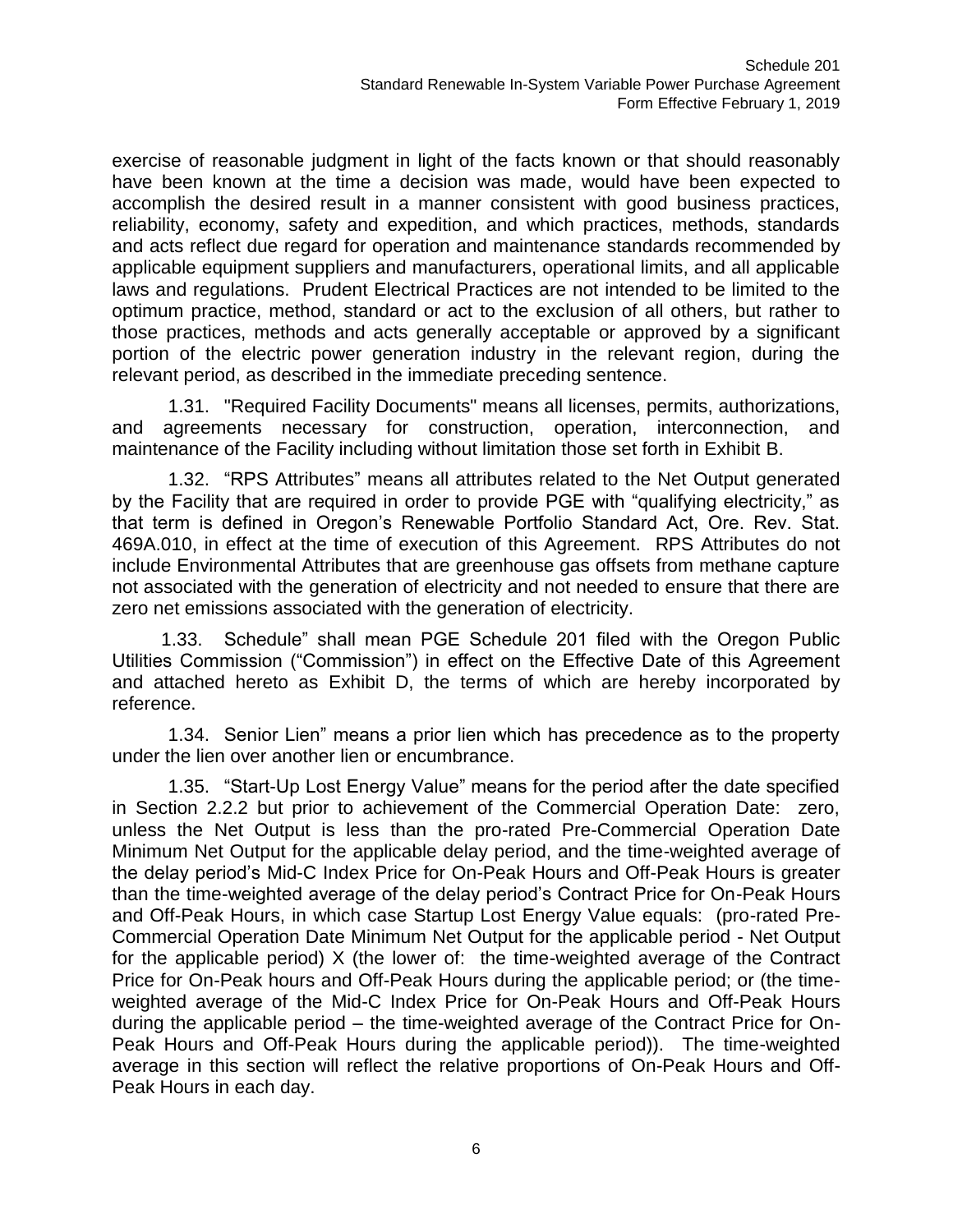1.36. "Start-Up Testing" means the completion of applicable required factory and start-up tests as set forth in Exhibit C.

1.37. "Step-in Rights" means the right of one party to assume an intervening position to satisfy all terms of an agreement in the event the other party fails to perform its obligations under the agreement.

1.38. "Term" shall mean the period beginning on the Effective Date and ending on the Termination Date.

1.39. "Test Period" shall mean a period of sixty (60) days or a commercially reasonable period determined by the Seller.

References to Recitals, Sections, and Exhibits are to be the recitals, sections and exhibits of this Agreement.

### SECTION 2: TERM; COMMERCIAL OPERATION DATE

2.1. This Agreement shall become effective upon execution by both Parties ("Effective Date").

2.2. Time is of the essence of this Agreement, and Seller's ability to meet certain requirements prior to the Commercial Operation Date and to complete all requirements to establish the Commercial Operation Date is critically important. Therefore,

2.2.1 By \_\_\_\_\_\_\_\_ [*date to be determined by the Seller*] Seller shall begin initial deliveries of Net Output; and

2.2.2 By \_\_\_\_\_\_\_\_ [*date to be determined by the Seller subject to Section 2.2.3 below*] Seller shall have completed all requirements under Section 1.5 and shall have established the Commercial Operation Date.

2.2.3 Unless the Parties agree in writing that a later Commercial Operation Date is reasonable and necessary, the Commercial Operation Date shall be no more than three (3) years from the Effective Date. PGE will not unreasonably withhold agreement to a Commercial Operation Date that is more than three (3) years from the Effective date if the Seller has demonstrated that a later Commercial Operation Date is reasonable and necessary.

2.3. This Agreement shall terminate on \_\_\_\_\_\_\_\_\_, \_\_\_\_ [*date to be chosen by Seller but not to exceed 20 years from the date contained in Section 2.2.2*], or the date the Agreement is terminated in accordance with Section 9 or 11, whichever is earlier ("Termination Date").

#### SECTION 3: REPRESENTATIONS AND WARRANTIES

3.1. Seller and PGE represent, covenant, and warrant as follows:

\_\_\_\_\_\_\_\_\_\_\_\_\_.

3.1.1. Seller warrants it is a \_\_\_\_\_\_\_\_\_\_\_\_\_ duly organized under the laws of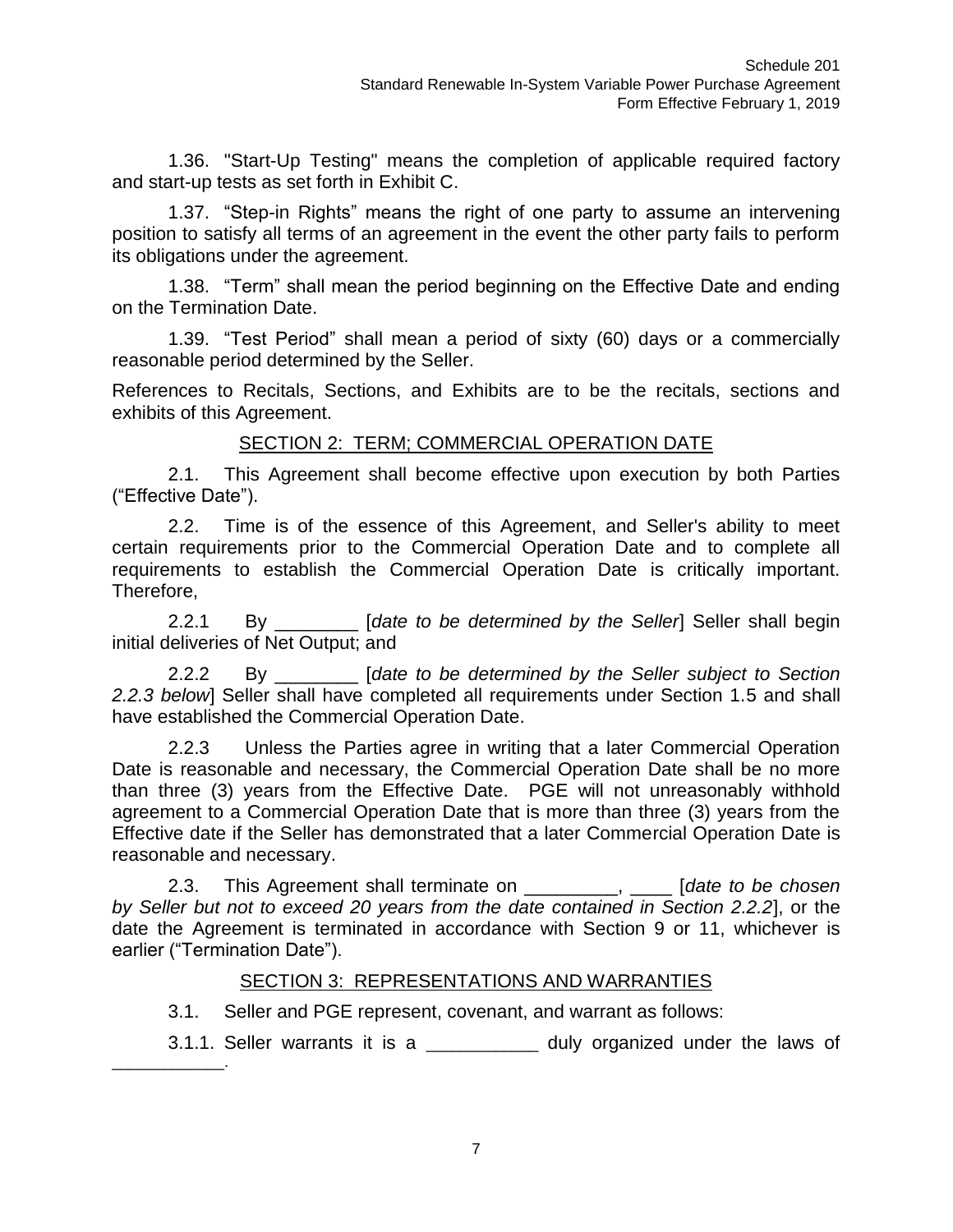3.1.2. Seller warrants that the execution and delivery of this Agreement does not contravene any provision of, or constitute a default under, any indenture, mortgage, or other material agreement binding on Seller or any valid order of any court, or any regulatory agency or other body having authority to which Seller is subject.

3.1.3. Seller warrants that the Facility is and shall for the Term of this Agreement continue to be a "Qualifying Facility" ("QF") as that term is defined in the version of 18 C.F.R. Part 292 in effect on the Effective Date. Seller has provided the appropriate QF certification, which may include a Federal Energy Regulatory Commission ("FERC") self-certification to PGE prior to PGE's execution of this Agreement. At any time during the Term of this Agreement, PGE may require Seller to provide PGE with evidence satisfactory to PGE in its reasonable discretion that the Facility continues to qualify as a QF under all applicable requirements.

3.1.4. Seller warrants that it has not within the past two (2) years been the debtor in any bankruptcy proceeding, and Seller is and will continue to be for the Term of this Agreement current on all of its financial obligations.

3.1.5. Seller warrants that during the Term of this Agreement, all of Seller's right, title and interest in and to the Facility shall be free and clear of all liens and encumbrances other than liens and encumbrances arising from third-party financing of the Facility other than workers', mechanics', suppliers' or similar liens, or tax liens, in each case arising in the ordinary course of business that are either not yet due and payable or that have been released by means of a performance bond acceptable to PGE posted within eight (8) calendar days of the commencement of any proceeding to foreclose the lien.

3.1.6. Seller warrants that it will design and operate the Facility consistent with Prudent Electrical Practices.

3.1.7. Seller warrants that the Facility has a Nameplate Capacity Rating not greater than 10,000 kW.

3.1.8. Seller warrants that Net Dependable Capacity of the Facility is  $\_$  kW.

3.1.9. Seller estimates that the average annual Net Output to be delivered by the Facility to PGE is \_\_\_\_\_\_\_\_\_\_ kilowatt-hours ("kWh"), which amount PGE will include in its resource planning.

3.1.10. Seller represents and warrants that the Facility shall achieve the following Mechanical Availability Percentages ("Guarantee of Mechanical Availability"):

3.1.10.1 Ninety percent (90%) beginning in the first Contract Year and extending through the Term for the Facility, if the Facility was operational and sold electricity to PGE or another buyer prior to the Effective Date of this Agreement; or

3.1.10.2 Ninety percent (90%) beginning in Contract Year three and extending throughout the remainder of the Term.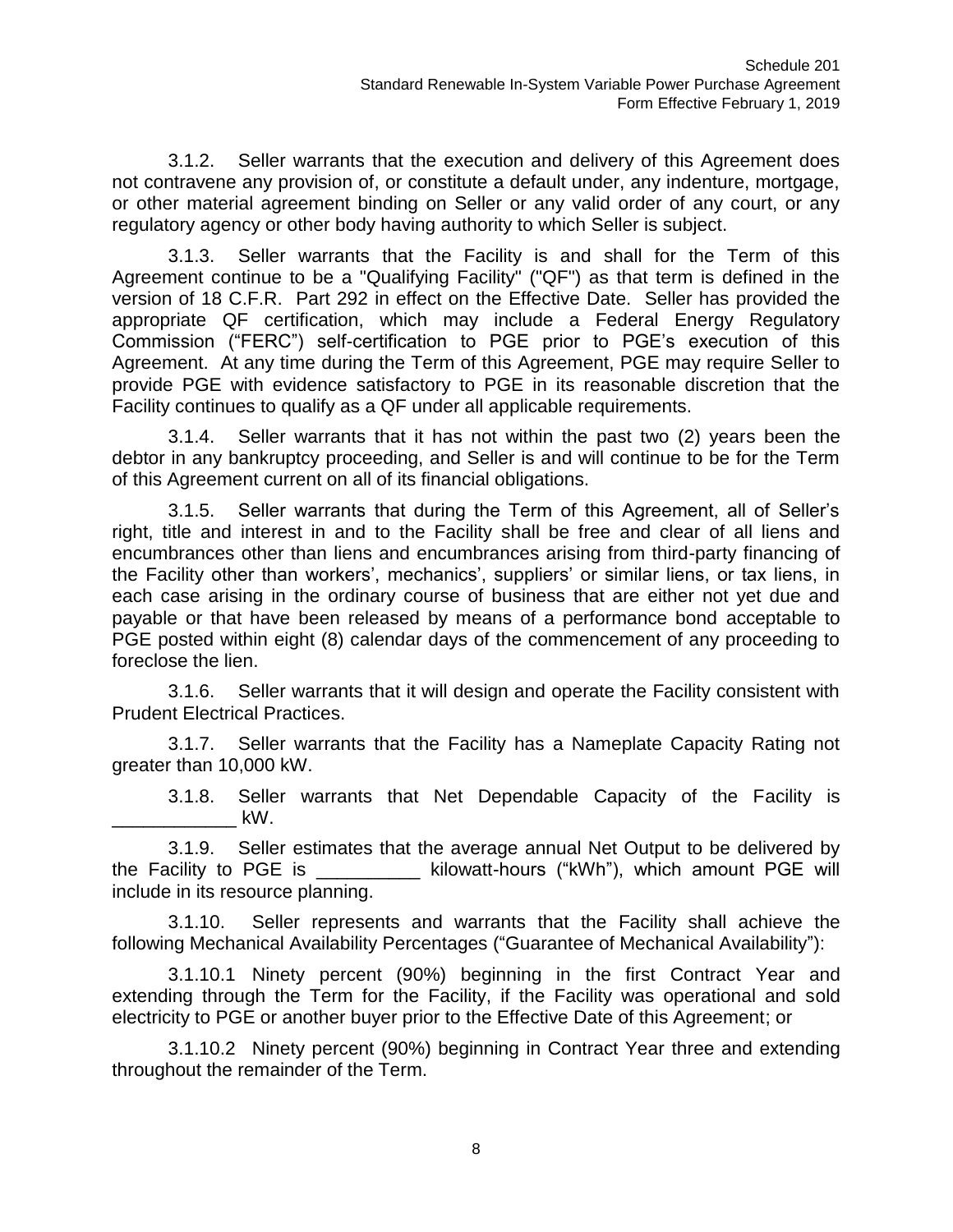3.1.10.3 Annually, within 90 days of the end of each Contract Year Seller shall send to PGE a detailed written report demonstrating and providing evidence of the actual MAP for the previous Contract Year.

3.1.10.4 Seller's failure to meet the Guarantee of Mechanical Availability in a Calendar Year shall result in damages payable to PGE by Seller equal to the Lost Energy Value. PGE shall bill Seller for such damages in accordance with Section 8.

3.1.11. Seller will deliver from the Facility to PGE at the Point of Delivery Net Output not to exceed a maximum of \_\_\_\_\_\_\_ kWh of Net Output during each Contract Year ("Maximum Net Output").

3.1.12. By the Commercial Operation Date, Seller has entered into a Generation Interconnection Agreement for a term not less than the term of this Agreement.

3.1.13. PGE warrants that it has not within the past two (2) years been the debtor in any bankruptcy proceeding, and PGE is and will continue to be for the Term of this Agreement current on all of its financial obligations.

3.1.14. (See the selection made in the first paragraph of this Agreement to determine whether Option A or Option B applies – only one option applies):

**Option A:** Seller warrants that (i) the Facility satisfies the eligibility requirements for the Renewable Fixed Price Option specified in the section of PGE's Schedule entitled "Definition of a Small Cogeneration Facility or Small Power Production Facility Eligible to Receive the Standard Fixed Price Option or the Renewable Fixed Price Option under the Standard PPA" and (ii) Seller will not make any changes in its ownership, control or management during the term of this Agreement that would cause it to not be in compliance with the eligibility requirements for the Renewable Fixed Price Option specified in the section of PGE's Schedule entitled "Definition of a Small Cogeneration Facility or Small Power Production Facility Eligible to Receive the Standard Fixed Price Option or the Renewable Fixed Price Option under the Standard PPA." Seller will provide, upon request by PGE not more frequently than every 36 months, such documentation and information as may be reasonably required to establish Seller's continued compliance with such Definition. PGE agrees to take reasonable steps to maintain the confidentiality of any portion of the above-described documentation and information that the Seller identifies as confidential except PGE will provide all such confidential information to the Public Utility Commission of Oregon upon the Commission's request.

**Option B:** Seller warrants that (i) the Facility satisfies the eligibility requirements for a Standard PPA specified in the section of PGE's Schedule entitled "Definition of a Small Cogeneration Facility or Small Power Production Facility Eligible to Receive the Standard Fixed Price Option or the Renewable Fixed Price Option under the Standard PPA" and (ii) Seller will not make any changes in its ownership, control or management during the term of this Agreement that would cause it to not be in compliance with the eligibility requirements for a Standard PPA specified in the section of PGE's Schedule entitled "Definition of a Small Cogeneration Facility or Small Power Production Facility Eligible to Receive the Standard Fixed Price Option or the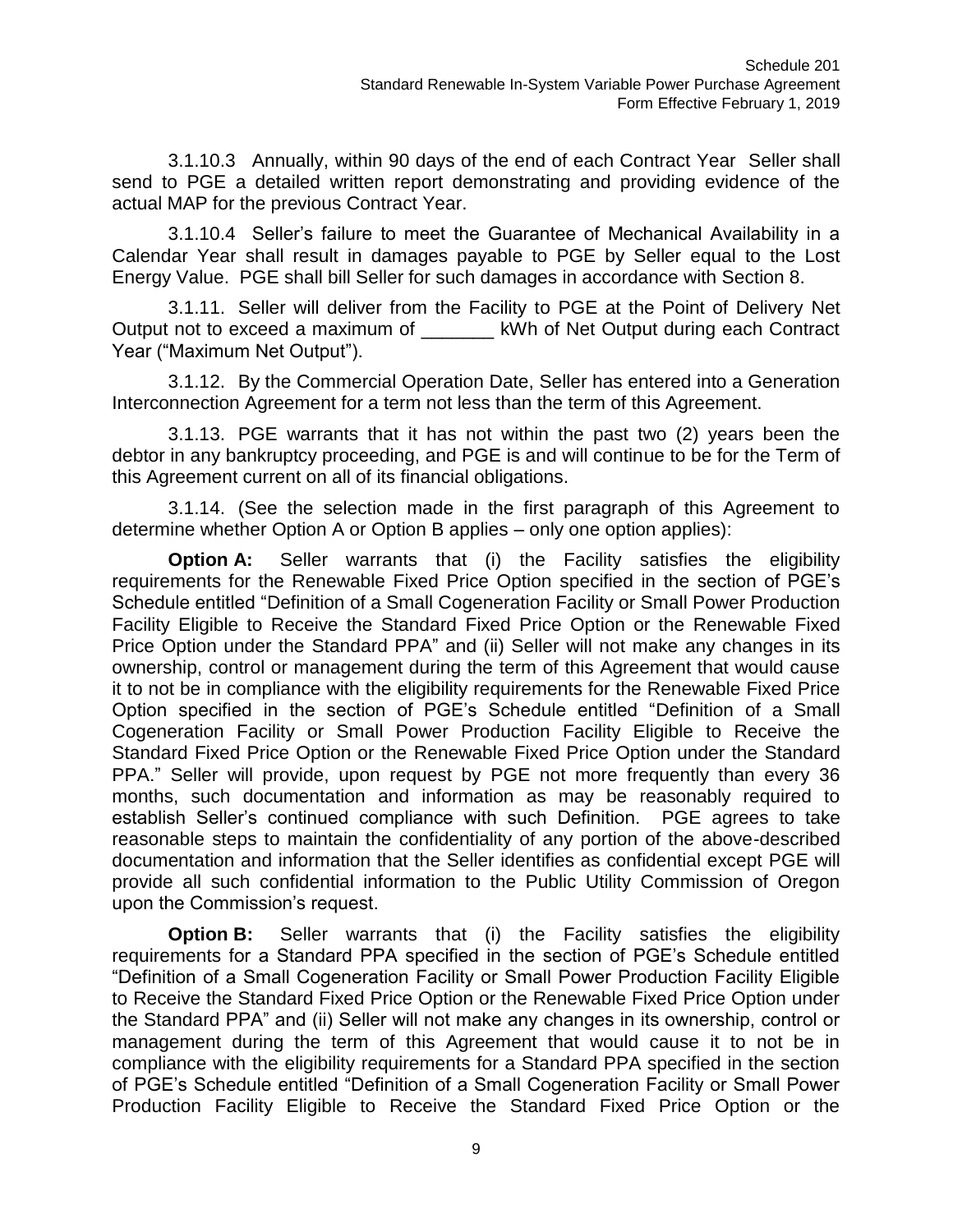Renewable Fixed Price Option under the Standard PPA." Seller will provide, upon request by PGE not more frequently than every 36 months, such documentation and information as may be reasonably required to establish Seller's continued compliance with such Definition. PGE agrees to take reasonable steps to maintain the confidentiality of any portion of the above-described documentation and information that the Seller identifies as confidential except PGE will provide all such confidential information to the Public Utility Commission of Oregon upon the Commission's request.

3.1.15. Seller warrants that it will comply with all requirements necessary for all Transferred RECs (as defined in Section 4.5) associated with Net Output to be issued, monitored, accounted for, and transferred by and through the Western Renewable Energy Generation System consistent with the provisions of OAR 330-160-0005 through OAR 330-160-0050. PGE warrants that it will reasonably cooperate in Seller's efforts to meet such requirements, including, for example serving as the qualified reporting entity for the Facility if the Facility is located in PGE's balancing authority.

#### SECTION 4: DELIVERY OF POWER, PRICE AND ENVIRONMENTAL ATTRIBUTES

4.1. Commencing on the Effective Date and continuing through the Term of this Agreement, Seller shall sell to PGE the entire Net Output delivered from the Facility at the Point of Delivery.

4.2. PGE shall pay Seller the Contract Price for all delivered Net Output.

4.3. (See the selection made in the first paragraph of this Agreement to determine whether Option A or Option B applies – only one option applies):

**Option A:** Upon completion of construction of the Facility, Seller shall provide PGE an As-built Supplement to specify the actual Facility as built. Seller shall not increase the Nameplate Capacity Rating above that specified in Exhibit A or increase the ability of the Facility to deliver Net Output in quantities in excess of the Net Dependable Capacity, or the Maximum Net Output as described in Section 3.1.11 above, through any means including, but not limited to, replacement, modification, or addition of existing equipment, except with prior written notice to PGE. In the event Seller increases the Nameplate Capacity Rating of the Facility pursuant to this section to no more than 3,000 kW (if the Facility produces Net Output through solar generation), or to no more than 10,000 kW (if the Facility does not produce Net Output through solar generation), PGE shall pay the Contract Price for the additional delivered Net Output. In the event Seller increases the Nameplate Capacity Rating of the Facility to greater than 3,000 kW and the Facility produces Net Output through solar generation, then Seller shall be required to enter into a new power purchase agreement for all delivered Net Output proportionally related to the increase of Nameplate Capacity above 3,000 kW. In the event Seller increases the Nameplate Capacity Rating of the Facility to greater than 3,000 kW but no greater than 10,000 kW and the Facility produces Net Output through solar generation, the new power purchase agreement will be (at Seller's choice) either a standard (Schedule 201) power purchase agreement or a negotiated (Schedule 202) power purchase agreement and neither option is eligible for Schedule 201 prices. In the event the Seller increases the Nameplate Capacity Rating to greater than 10,000 kW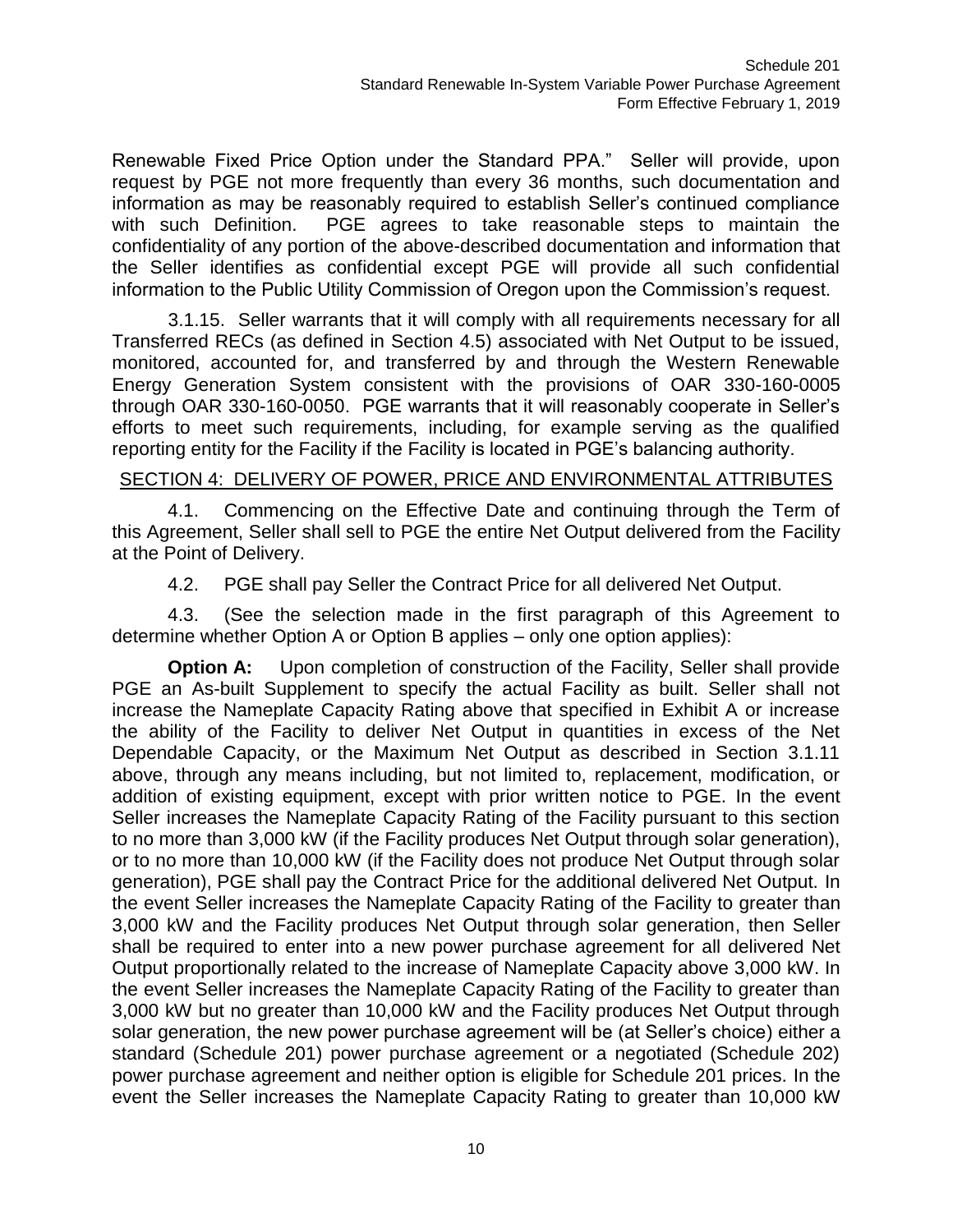and the Facility produces Net Output through solar generation, then Seller shall be required to enter into a new negotiated (Schedule 202) power purchase agreement for all delivered Net Output proportionally related to the increase of Nameplate Capacity above 3,000 kW. In the event Seller increases the Nameplate Capacity Rating to greater than 10,000 kW and the Facility produces Net Output through means other than solar generation, then Seller shall be required to enter into a new negotiated (Schedule 202) power purchase agreement for all delivered Net Output proportionally related to the increase of Nameplate Capacity above 10,000 kW.

**Option B:** Upon completion of construction of the Facility, Seller shall provide PGE an As-built Supplement to specify the actual Facility as built. Seller shall not increase the Nameplate Capacity Rating above that specified in Exhibit A or increase the ability of the Facility to deliver Net Output in quantities in excess of the Net Dependable Capacity, or the Maximum Net Output as described in Section 3.1.11 above, through any means including, but not limited to, replacement, modification, or addition of existing equipment, except with prior written notice to PGE. In the event Seller increases the Nameplate Capacity Rating of the Facility to no more than 10,000 kW pursuant to this section, PGE shall pay the Contract Price for the additional delivered Net Output. In the event Seller increases the Nameplate Capacity Rating to greater than 10,000 kW, then Seller shall be required to enter into a new negotiated (Schedule 202) power purchase agreement for all delivered Net Output proportionally related to the increase of Nameplate Capacity above 10,000 kW.

4.4. To the extent not otherwise provided in the Generation Interconnection Agreement, all costs associated with the modifications to PGE's interconnection facilities or electric system occasioned by or related to the interconnection of the Facility with PGE's system, or any increase in generating capability of the Facility, or any increase of delivery of Net Dependable Capacity from the Facility, shall be borne by Seller.

4.5. From the start of the Renewable Resource Deficiency Period through the remainder of the Term of this Agreement, Seller shall provide and PGE shall acquire the RPS Attributes for the Contract Years as specified in the Schedule and Seller shall retain ownership of all other Environmental Attributes (if any). During the Renewable Resource Sufficiency Period, Seller shall retain all Environmental Attributes in accordance with the Schedule. The Contract Price includes full payment for the Net Output and any RPS Attributes transferred to PGE under this Agreement. With respect to Environmental Attributes not transferred to PGE under this Agreement ("Seller-Retained Environmental Attributes") Seller may report under §1605(b) of the Energy Policy Act of 1992 or under any applicable program as belonging to Seller any of the Seller-Retained Environmental Attributes, and PGE shall not report under such program that such Seller-Retained Environmental Attributes belong to it. With respect to RPS Attributes transferred to PGE under this Agreement ("Transferred RECs"), PGE may report under §1605(b) of the Energy Policy Act of 1992 or under any applicable program as belonging to it any of the Transferred RECs, and Seller shall not report under such program that such Transferred RECs belong to it.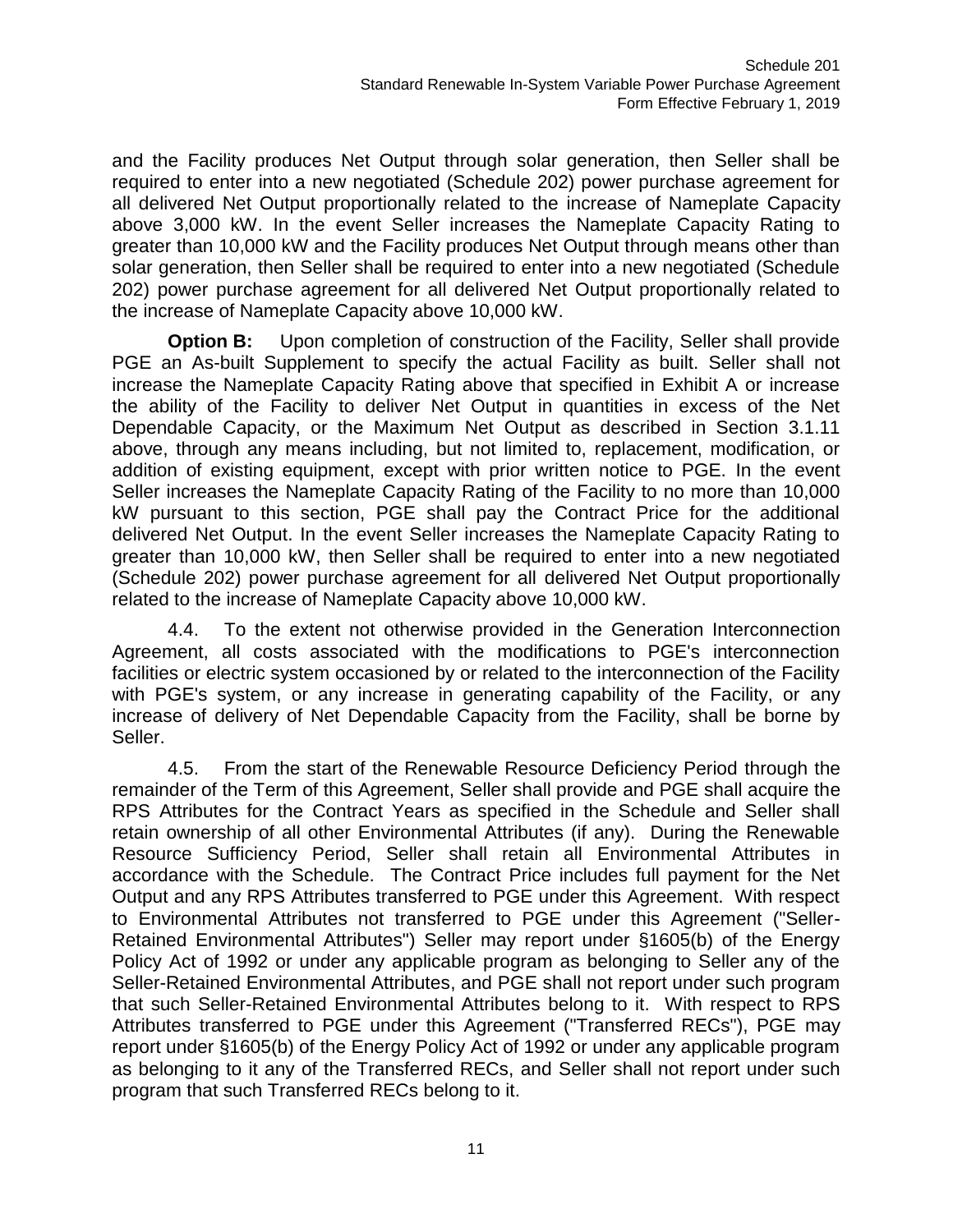## SECTION 5: OPERATION AND CONTROL

5.1. Seller shall operate and maintain the Facility in a safe manner in accordance with the Generation Interconnection Agreement, and Prudent Electrical Practices. PGE shall have no obligation to purchase Net Output from the Facility to the extent the interconnection of the Facility to PGE's electric system is disconnected, suspended or interrupted, in whole or in part, pursuant to the Generation Interconnection Agreement, or to the extent generation curtailment is required as a result of Seller's noncompliance with the Generation Interconnection Agreement. Seller is solely responsible for the operation and maintenance of the Facility. PGE shall not, by reason of its decision to inspect or not to inspect the Facility, or by any action or inaction taken with respect to any such inspection, assume or be held responsible for any liability or occurrence arising from the operation and maintenance by Seller of the Facility.

5.2. Seller agrees to provide sixty (60) days advance written notice of any scheduled maintenance that would require shut down of the Facility for any period of time.

5.3. If the Facility ceases operation for unscheduled maintenance, Seller immediately shall notify PGE of the necessity of such unscheduled maintenance, the time when such maintenance has occurred or will occur, and the anticipated duration of such maintenance. Seller shall take all reasonable measures and exercise its best efforts to avoid unscheduled maintenance, to limit the duration of such unscheduled maintenance, and to perform unscheduled maintenance during Off-Peak hours.

#### SECTION 6: CREDITWORTHINESS

In the event Seller: a) is unable to represent or warrant as required by Section 3 that it has not been a debtor in any bankruptcy proceeding within the past two (2) years; b) becomes such a debtor during the Term; or c) is not or will not be current on all its financial obligations, Seller shall immediately notify PGE and shall promptly (and in no less than 10 days after notifying PGE) provide default security in an amount reasonably acceptable to PGE in one of the following forms: Senior Lien, Step-in Rights, a Cash Escrow or Letter of Credit. The amount of such default security that shall be acceptable to PGE shall be equal to: (annual On Peak Hours) X (On Peak Price – Off Peak Price) X (Net Dependable Capacity). Notwithstanding the foregoing, in the event Seller is not current on construction related financial obligations, Seller shall notify PGE of such delinquency and PGE may, in its discretion, grant an exception to the requirements to provide default security if the QF has negotiated financial arrangements with the construction loan lender that mitigate Seller's financial risk to PGE.

#### SECTION 7: METERING

7.1. PGE shall design, furnish, install, own, inspect, test, maintain and replace all metering equipment at Seller's cost and as required pursuant to the Generation Interconnection Agreement.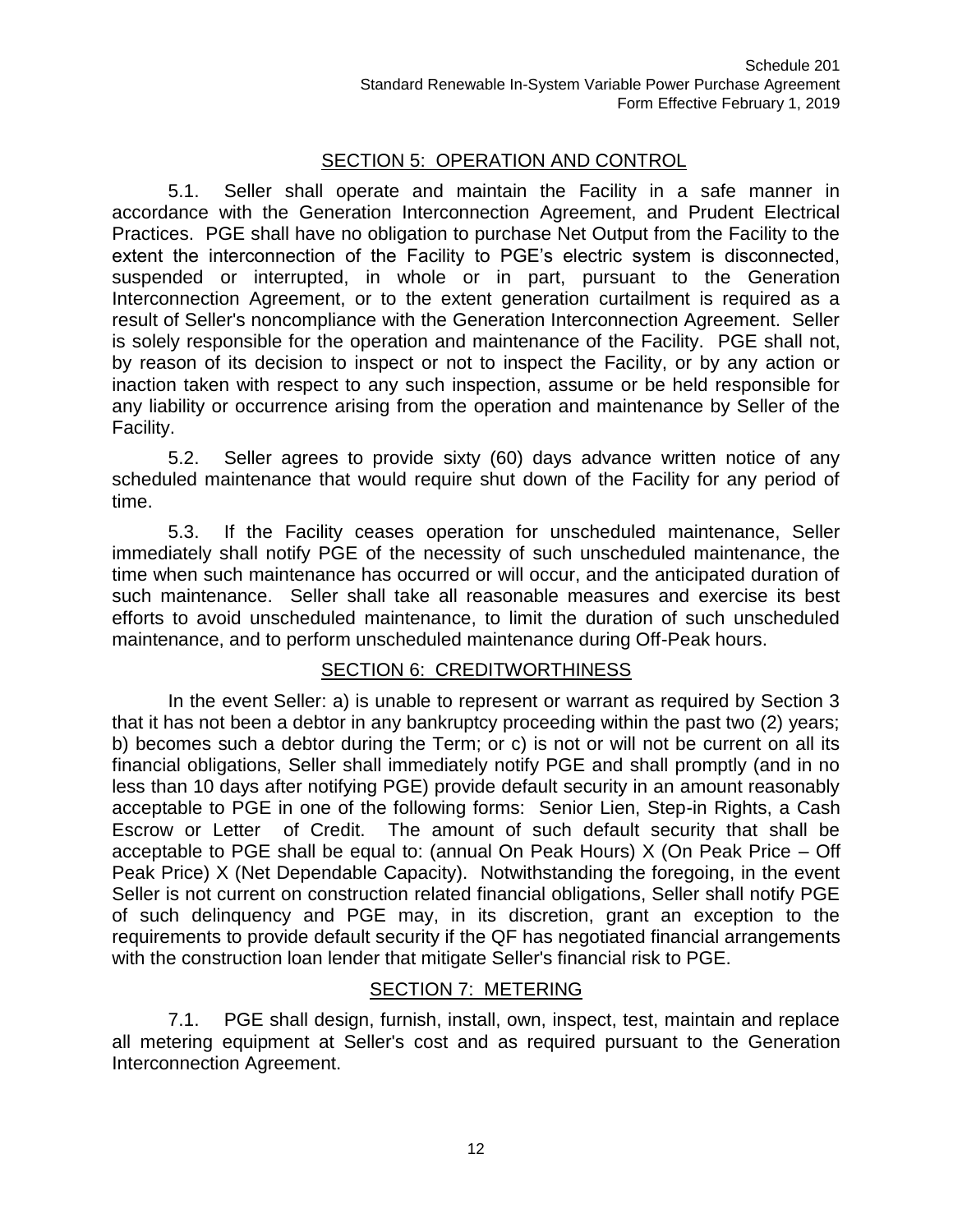7.2. Metering shall be performed at the location and in a manner consistent with this Agreement and as specified in the Generation Interconnection Agreement. All Net Output purchased hereunder shall be adjusted to account for electrical losses, if any, between the point of metering and the Point of Delivery, so that the purchased amount reflects the net amount of power flowing into PGE's system at the Point of Delivery.

7.3. PGE shall periodically inspect, test, repair and replace the metering equipment as provided in the Generation Interconnection Agreement. If any of the inspections or tests discloses an error exceeding two (2%) percent of the actual energy delivery, either fast or slow, proper correction, based upon the inaccuracy found, shall be made of previous readings for the actual period during which the metering equipment rendered inaccurate measurements if that period can be ascertained. If the actual period cannot be ascertained, the proper correction shall be made to the measurements taken during the time the metering equipment was in service since last tested, but not exceeding three (3) months, in the amount the metering equipment shall have been shown to be in error by such test. Any correction in billings or payments resulting from a correction in the meter records shall be made in the next monthly billing or payment rendered. Such correction, when made, shall constitute full adjustment of any claim between Seller and PGE arising out of such inaccuracy of metering equipment.

7.4. To the extent not otherwise provided in the Generation Interconnection Agreement, all of PGE's costs relating to all metering equipment installed to accommodate Seller's Facility shall be borne by Seller.

### SECTION 8: BILLINGS, COMPUTATIONS AND PAYMENTS

8.1. On or before the thirtieth (30th) day following the end of each Billing Period, PGE shall send to Seller payment for Seller's deliveries of Net Output to PGE, together with computations supporting such payment. PGE may offset any such payment to reflect amounts owing from Seller to PGE pursuant to this Agreement, the Generation Interconnection Agreement, and any other agreement related to the Facility between the Parties or otherwise. On or before the thirtieth  $(30<sup>th</sup>)$  day following the end of each Contract Year, PGE shall bill for any Lost Energy Value accrued pursuant to this Agreement.

8.2. Any amounts owing after the due date thereof shall bear interest at the Prime Rate plus two percent (2%) from the date due until paid; provided, however, that the interest rate shall at no time exceed the maximum rate allowed by applicable law.

#### SECTION 9: DEFAULT, REMEDIES AND TERMINATION

9.1. In addition to any other event that may constitute a default under this Agreement, the following events shall constitute defaults under this Agreement:

9.1.1. Breach by Seller or PGE of a representation or warranty, except for Section 3.1.4, set forth in this Agreement.

9.1.2. Seller's failure to provide default security, if required by Section 6, prior to delivery of any Net Output to PGE or within 10 days of notice.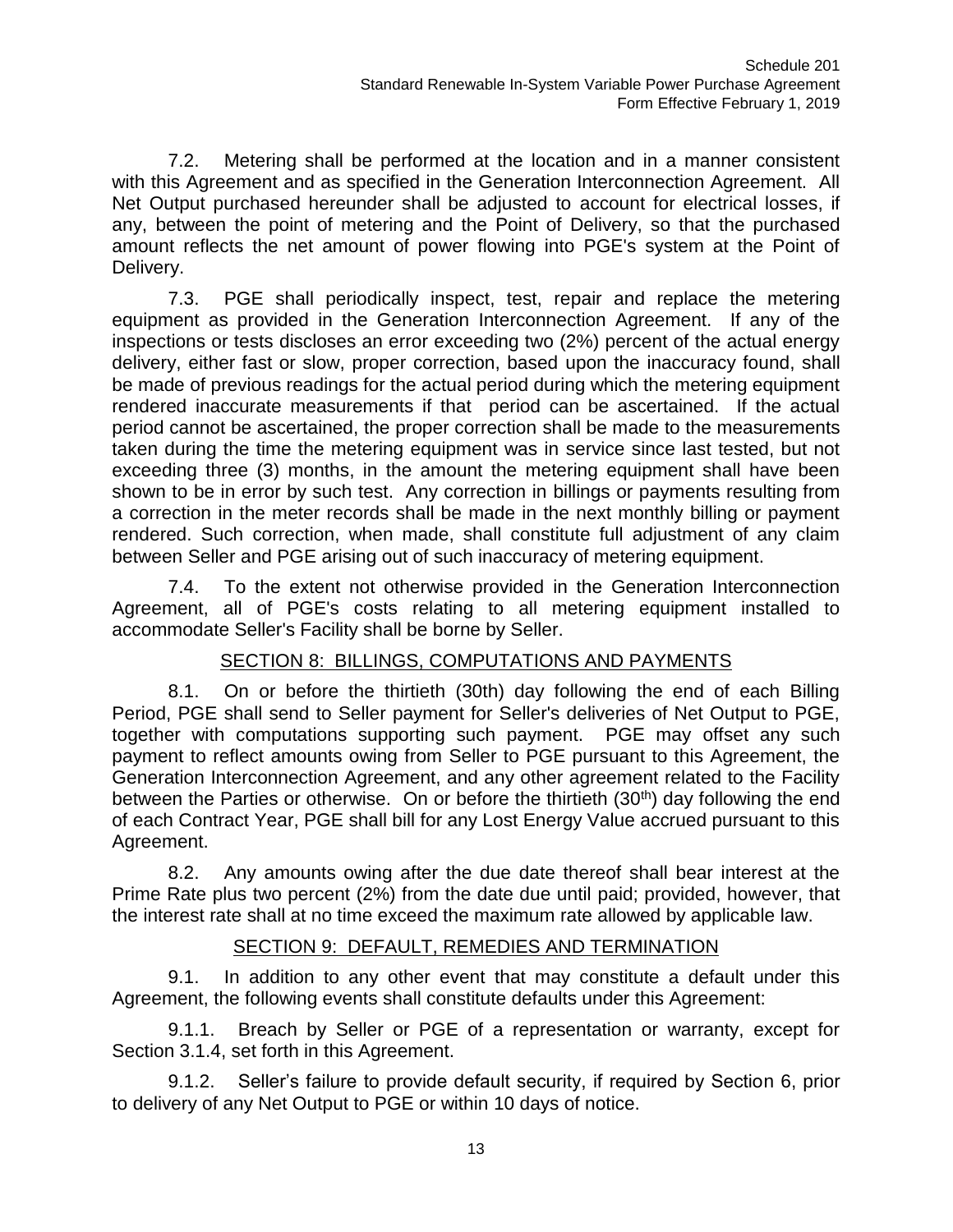9.1.3. Seller's failure to meet the Guarantee of Mechanical Availability established in Section 3.1.10 for two consecutive Contract Years or Seller's failure to provide any written report required by that section.

9.1.4. If Seller is no longer a Qualifying Facility.

9.1.5. Failure of PGE to make any required payment pursuant to Section 8.1.

9.1.6. Seller's failure to meet the Commercial Operation Date.

9.2. In the event of a default under Section 9.1.6, PGE may provide Seller with written notice of default. Seller shall have one year in which to cure the default during which time the Seller shall pay PGE damages equal to the Lost Energy Value. If Seller is unable to cure the default, PGE may immediately terminate this Agreement as provided in Section 9.3. PGE's resource sufficiency/deficiency position shall have no bearing on PGE's right to terminate the Agreement under this Section 9.2.

9.3. In the event of a default under this Agreement, except as otherwise provided in this Agreement, the non-defaulting party may immediately terminate this Agreement at its sole discretion by delivering written notice to the other Party. In addition, the non-defaulting party may pursue any and all legal or equitable remedies provided by law or pursuant to this Agreement including damages related to the need to procure replacement power. A termination hereunder shall be effective upon the date of delivery of notice, as provided in Section 20. The rights provided in this Section 9 are cumulative such that the exercise of one or more rights shall not constitute a waiver of any other rights.

9.4. If this Agreement is terminated as provided in this Section 9 PGE shall make all payments, within thirty (30) days, that, pursuant to the terms of this Agreement, are owed to Seller as of the time of receipt of notice of default. PGE shall not be required to pay Seller for any Net Output delivered by Seller after such notice of default.

9.5. In the event PGE terminates this Agreement pursuant to this Section 9, and Seller wishes to again sell Net Output to PGE following such termination, PGE in its sole discretion may require that Seller shall do so subject to the terms of this Agreement, including but not limited to the Contract Price until the Term of this Agreement (as set forth in Section 2.3) would have run in due course had the Agreement remained in effect. At such time Seller and PGE agree to execute a written document ratifying the terms of this Agreement.

9.6. Sections 9.1, 9.4, 9.5, 10, and 19.2 shall survive termination of this Agreement.

#### SECTION 10: INDEMNIFICATION AND LIABILITY

10.1. Seller agrees to defend, indemnify and hold harmless PGE, its directors, officers, agents, and representatives against and from any and all loss, claims, actions or suits, including costs and attorney's fees, both at trial and on appeal, resulting from, or arising out of or in any way connected with Seller's delivery of electric power to PGE or with the facilities at or prior to the Point of Delivery, or otherwise arising out of this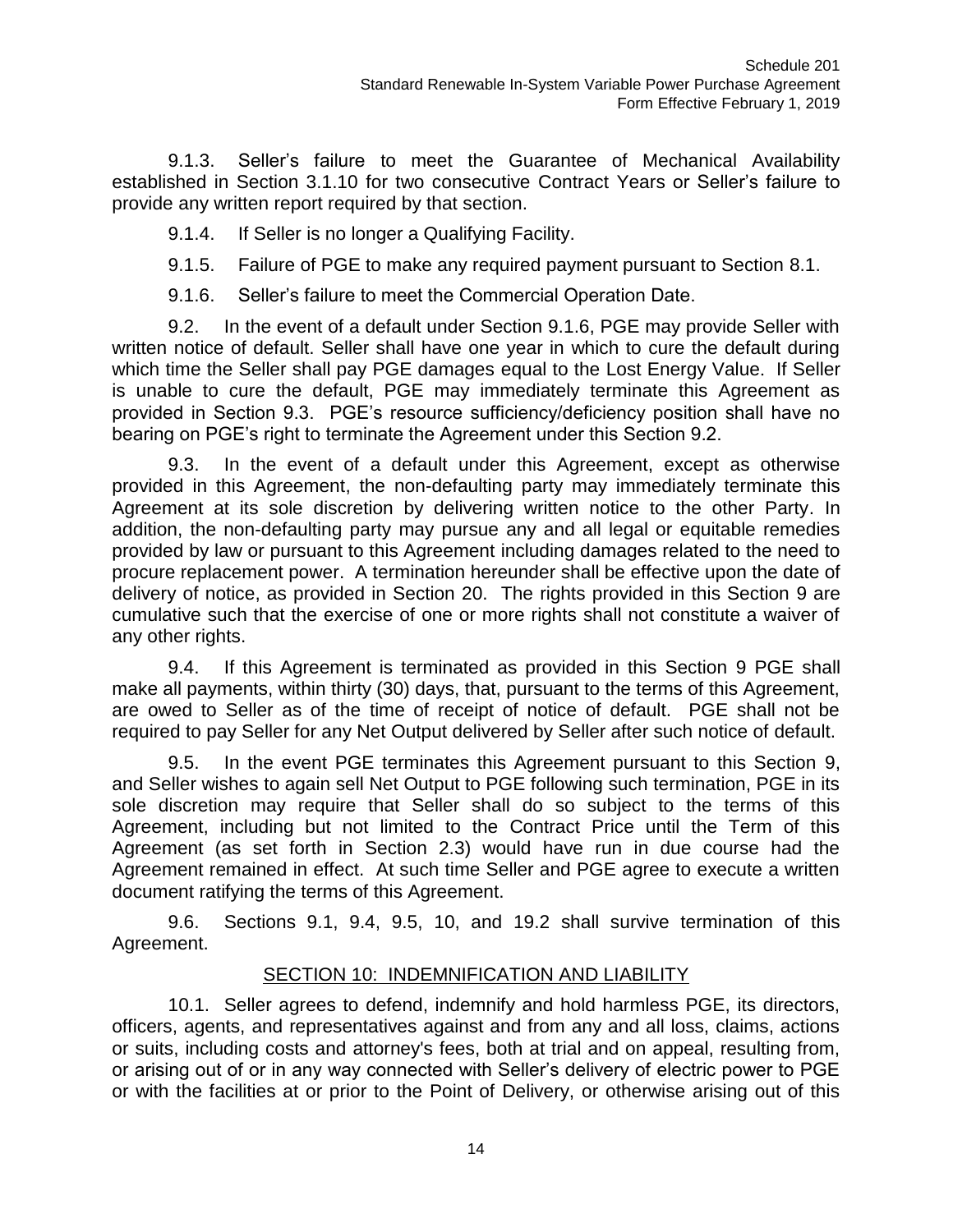Agreement, including without limitation any loss, claim, action or suit, for or on account of injury, bodily or otherwise, to, or death of, persons, or for damage to, or destruction or economic loss of property belonging to PGE, Seller or others, excepting to the extent such loss, claim, action or suit may be caused by the negligence of PGE, its directors, officers, employees, agents or representatives.

10.2. PGE agrees to defend, indemnify and hold harmless Seller, its directors, officers, agents, and representatives against and from any and all loss, claims, actions or suits, including costs and attorney's fees, both at trial and on appeal, resulting from, or arising out of or in any way connected with PGE's receipt of electric power from Seller or with the facilities at or after the Point of Delivery, or otherwise arising out of this Agreement, including without limitation any loss, claim, action or suit, for or on account of injury, bodily or otherwise, to, or death of, persons, or for damage to, or destruction or economic loss of property belonging to PGE, Seller or others, excepting to the extent such loss, claim, action or suit may be caused by the negligence of Seller, its directors, officers, employees, agents or representatives.

10.3. Nothing in this Agreement shall be construed to create any duty to, any standard of care with reference to, or any liability to any person not a Party to this Agreement. No undertaking by one Party to the other under any provision of this Agreement shall constitute the dedication of that Party's system or any portion thereof to the other Party or to the public, nor affect the status of PGE as an independent public utility corporation or Seller as an independent individual or entity.

10.4. NEITHER PARTY SHALL BE LIABLE TO THE OTHER FOR SPECIAL, PUNITIVE, INDIRECT OR CONSEQUENTIAL DAMAGES, WHETHER ARISING FROM CONTRACT, TORT (INCLUDING NEGLIGENCE), STRICT LIABILITY OR OTHERWISE.

#### SECTION 11: INSURANCE

11.1. Prior to the connection of the Facility to PGE's electric system, provided such Facility has a design capacity of 200 kW or more, Seller shall secure and continuously carry for the Term hereof, with an insurance company or companies rated not lower than "B+" by the A. M. Best Company, insurance policies for bodily injury and property damage liability. Such insurance shall include provisions or endorsements naming PGE, it directors, officers and employees as additional insureds; provisions that such insurance is primary insurance with respect to the interest of PGE and that any insurance or self-insurance maintained by PGE is excess and not contributory insurance with the insurance required hereunder; a cross-liability or severability of insurance interest clause; and provisions that such policies shall not be canceled or their limits of liability reduced without thirty (30) days' prior written notice to PGE. Initial limits of liability for all requirements under this section shall be \$1,000,000 million single limit, which limits may be required to be increased or decreased by PGE as PGE determines in its reasonable judgment economic conditions or claims experience may warrant.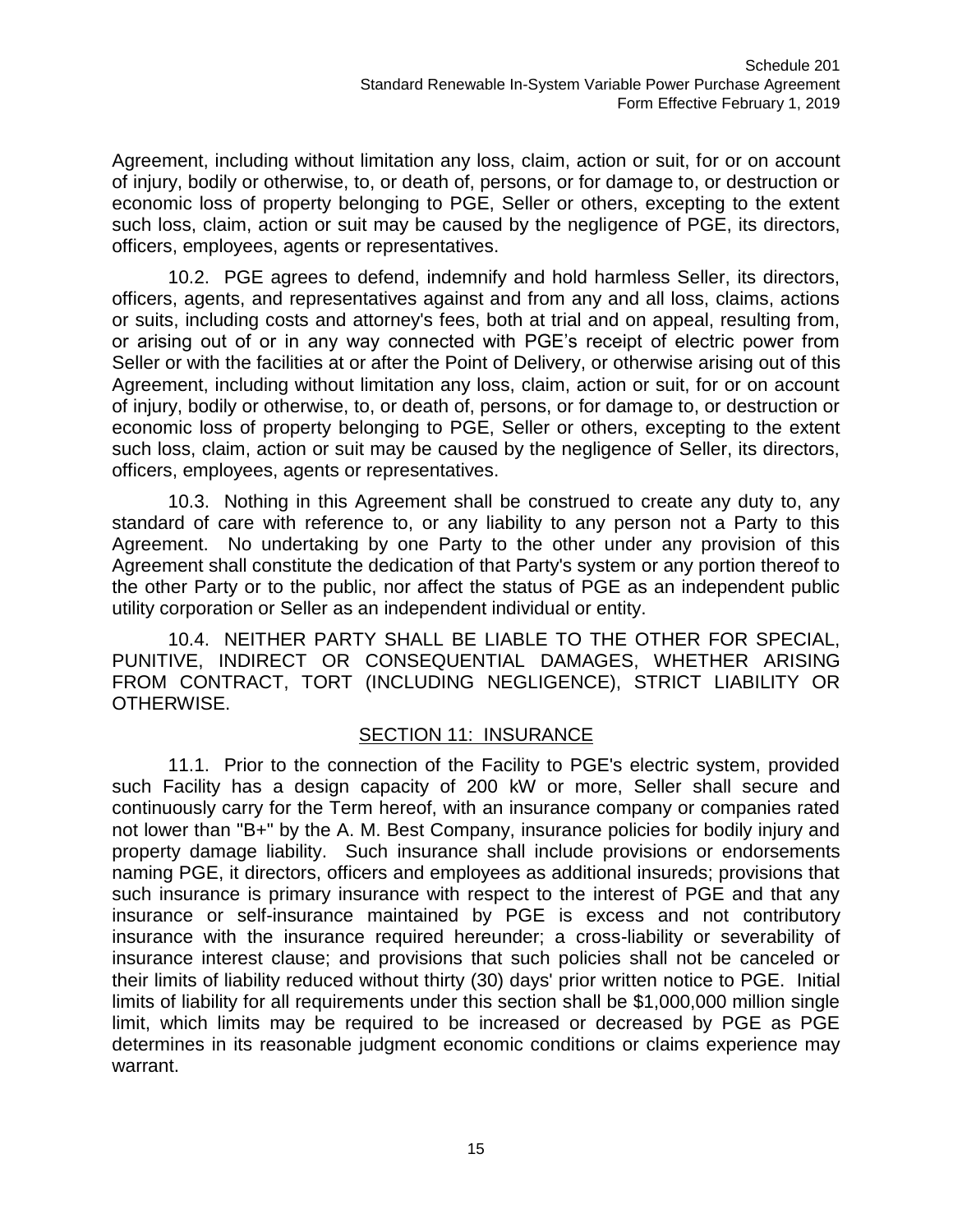11.2. Prior to the connection of the Facility to PGE's electric system, provided such facility has a design capacity of 200 kW or more, Seller shall secure and continuously carry for the Term hereof, in an insurance company or companies rated not lower than "B+" by the A. M. Best Company, insurance acceptable to PGE against property damage or destruction in an amount not less than the cost of replacement of the Facility. Seller promptly shall notify PGE of any loss or damage to the Facility. Unless the Parties agree otherwise, Seller shall repair or replace the damaged or destroyed Facility, or if the facility is destroyed or substantially destroyed, it may terminate this Agreement. Such termination shall be effective upon receipt by PGE of written notice from Seller. Seller shall waive its insurers' rights of subrogation against PGE regarding Facility property losses.

11.3. Prior to the connection of the Facility to PGE's electric system and at all other times such insurance policies are renewed or changed, Seller shall provide PGE with a copy of each insurance policy required under this Section, certified as a true copy by an authorized representative of the issuing insurance company or, at the discretion of PGE, in lieu thereof, a certificate in a form satisfactory to PGE certifying the issuance of such insurance. If Seller fails to provide PGE with copies of such currently effective insurance policies or certificates of insurance, PGE at its sole discretion and without limitation of other remedies, may upon ten (10) days advance written notice by certified or registered mail to Seller either withhold payments due Seller until PGE has received such documents, or purchase the satisfactory insurance and offset the cost of obtaining such insurance from subsequent power purchase payments under this Agreement.

#### SECTION 12: FORCE MAJEURE

12.1. As used in this Agreement, "Force Majeure" or "an event of Force Majeure" means any cause beyond the reasonable control of the Seller or of PGE which, despite the exercise of due diligence, such Party is unable to prevent or overcome. By way of example, Force Majeure may include but is not limited to acts of God, fire, flood, storms, wars, hostilities, civil strife, strikes, and other labor disturbances, earthquakes, fires, lightning, epidemics, sabotage, restraint by court order or other delay or failure in the performance as a result of any action or inaction on behalf of a public authority which by the exercise of reasonable foresight such Party could not reasonably have been expected to avoid and by the exercise of due diligence, it shall be unable to overcome, subject, in each case, to the requirements of the first sentence of this paragraph. Force Majeure, however, specifically excludes the cost or availability of resources to operate the Facility, changes in market conditions that affect the price of energy or transmission, wind or water droughts, and obligations for the payment of money when due.

12.2. If either Party is rendered wholly or in part unable to perform its obligation under this Agreement because of an event of Force Majeure, that Party shall be excused from whatever performance is affected by the event of Force Majeure to the extent and for the duration of the Force Majeure, after which such Party shall recommence performance of such obligation, provided that: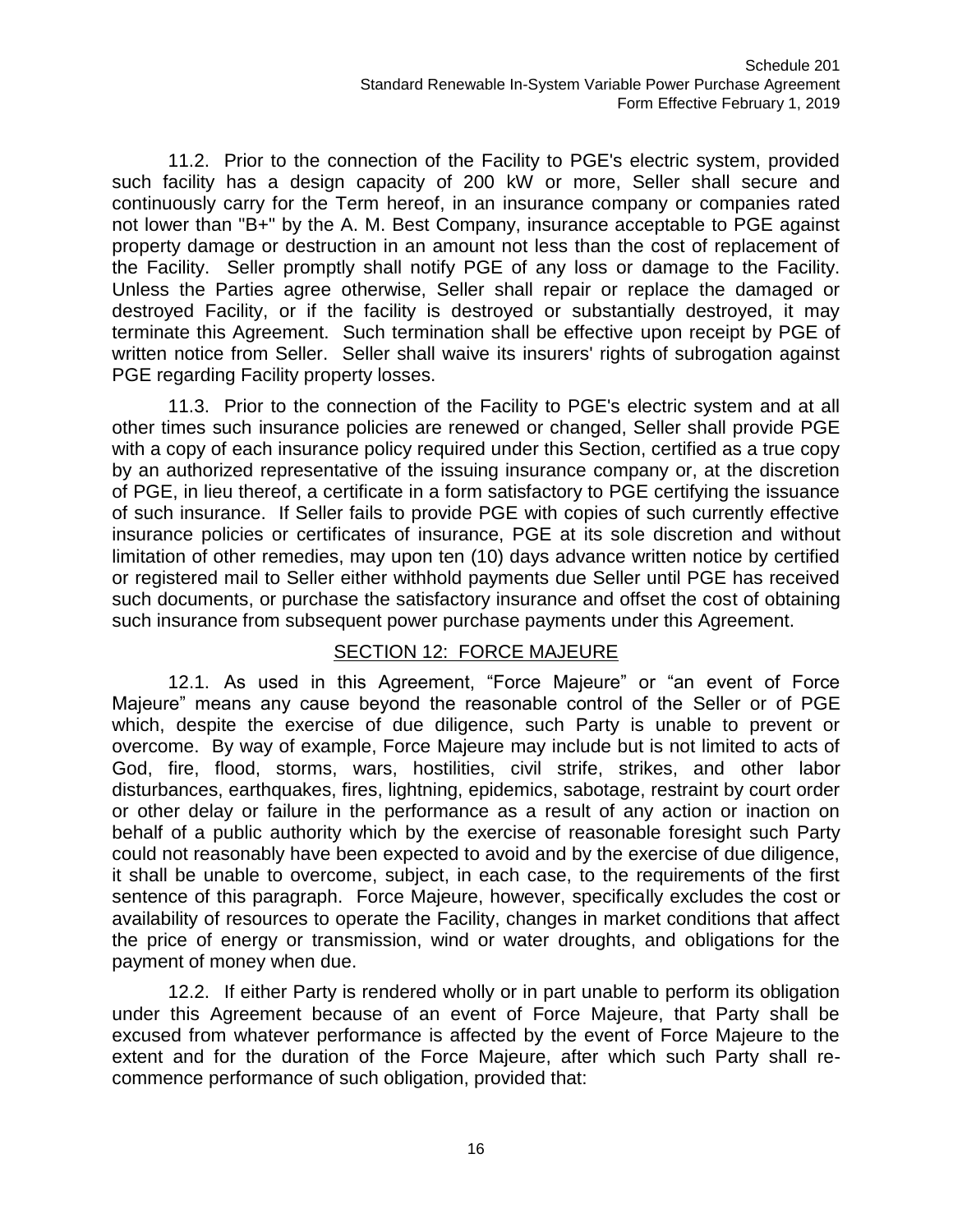12.2.1. the non-performing Party shall, promptly, but in any case within one (1) week after the occurrence of the Force Majeure, give the other Party written notice describing the particulars of the occurrence; and

12.2.2. the suspension of performance shall be of no greater scope and of no longer duration than is required by the Force Majeure; and

12.2.3. the non-performing Party uses its best efforts to remedy its inability to perform its obligations under this Agreement.

12.3. No obligations of either Party which arose before the Force Majeure causing the suspension of performance shall be excused as a result of the Force Majeure.

12.4. Neither Party shall be required to settle any strike, walkout, lockout or other labor dispute on terms which, in the sole judgment of the Party involved in the dispute, are contrary to the Party's best interests.

### SECTION 13: SEVERAL OBLIGATIONS

Nothing contained in this Agreement shall ever be construed to create an association, trust, partnership or joint venture or to impose a trust or partnership duty, obligation or liability between the Parties. If Seller includes two or more parties, each such party shall be jointly and severally liable for Seller's obligations under this Agreement.

### SECTION 14: CHOICE OF LAW

This Agreement shall be interpreted and enforced in accordance with the laws of the state of Oregon, excluding any choice of law rules which may direct the application of the laws of another jurisdiction.

### SECTION 15: PARTIAL INVALIDITY AND PURPA REPEAL

It is not the intention of the Parties to violate any laws governing the subject matter of this Agreement. If any of the terms of the Agreement are finally held or determined to be invalid, illegal or void as being contrary to any applicable law or public policy, all other terms of the Agreement shall remain in effect. If any terms are finally held or determined to be invalid, illegal or void, the Parties shall enter into negotiations concerning the terms affected by such decision for the purpose of achieving conformity with requirements of any applicable law and the intent of the Parties to this Agreement.

In the event the Public Utility Regulatory Policies Act (PURPA) is repealed, this Agreement shall not terminate prior to the Termination Date, unless such termination is mandated by state or federal law.

#### SECTION 16: WAIVER

Any waiver at any time by either Party of its rights with respect to a default under this Agreement or with respect to any other matters arising in connection with this Agreement must be in writing, and such waiver shall not be deemed a waiver with respect to any subsequent default or other matter.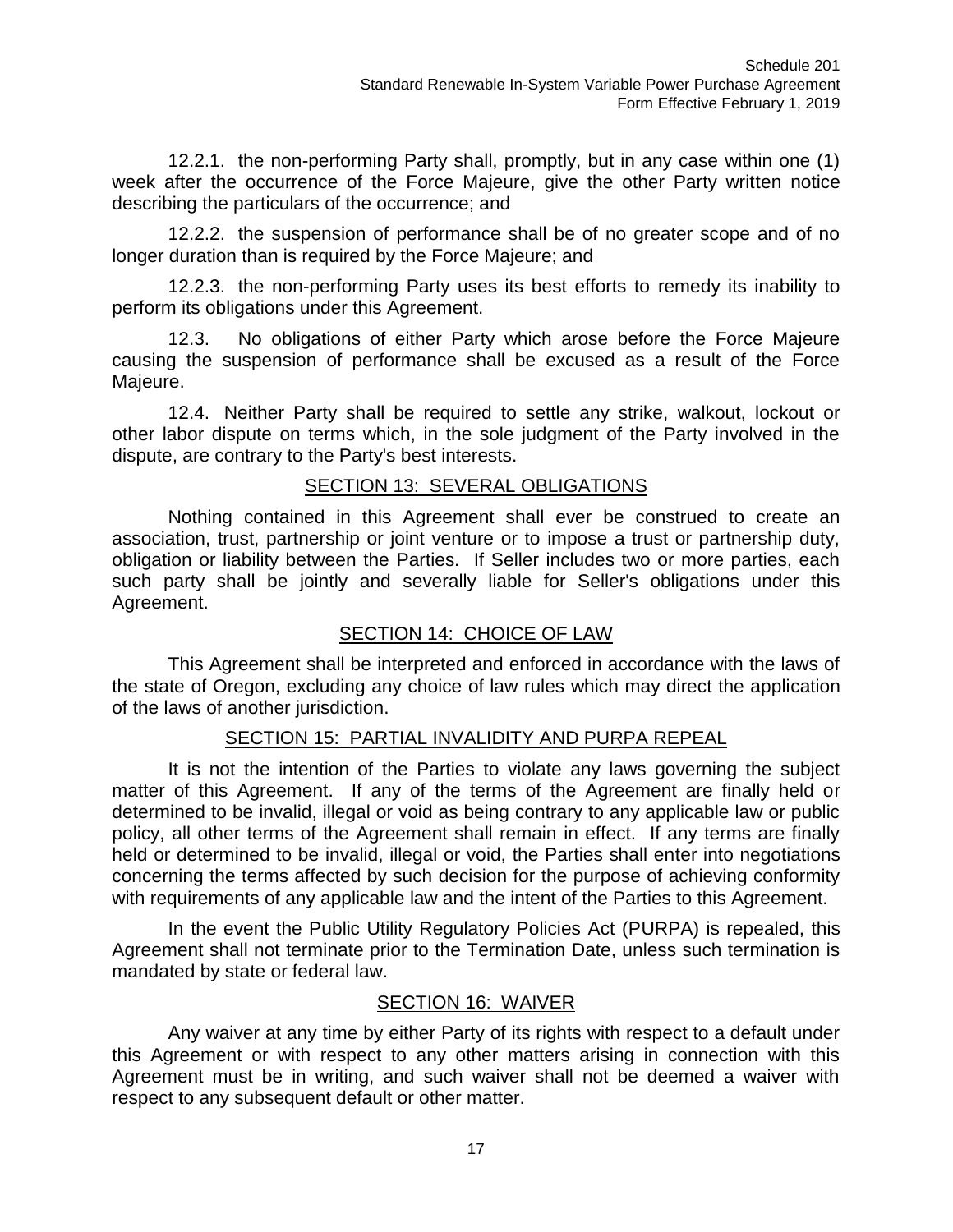### SECTION 17: GOVERNMENTAL JURISDICTION AND AUTHORIZATIONS

This Agreement is subject to the jurisdiction of those governmental agencies having control over either Party or this Agreement. Seller shall at all times maintain in effect all local, state and federal licenses, permits and other approvals as then may be required by law for the construction, operation and maintenance of the Facility, and shall provide upon request copies of the same to PGE.

#### SECTION 18: SUCCESSORS AND ASSIGNS

This Agreement and all of the terms hereof shall be binding upon and inure to the benefit of the respective successors and assigns of the Parties. No assignment hereof by either Party shall become effective without the written consent of the other Party being first obtained and such consent shall not be unreasonably withheld. Notwithstanding the foregoing, either Party may assign this Agreement without the other Party's consent as part of (a) a sale of all or substantially all of the assigning Party's assets, or (b) a merger, consolidation or other reorganization of the assigning Party.

#### SECTION 19: ENTIRE AGREEMENT

19.1. This Agreement supersedes all prior agreements, proposals, representations, negotiations, discussions or letters, whether oral or in writing, regarding PGE's purchase of Net Output from the Facility. No modification of this Agreement shall be effective unless it is in writing and signed by both Parties.

19.2. By executing this Agreement, Seller releases PGE from any third party claims related to the Facility, known or unknown, which may have arisen prior to the Effective Date.

#### SECTION 20: NOTICES

20.1. All notices except as otherwise provided in this Agreement shall be in writing, shall be directed as follows and shall be considered delivered if delivered in person or when deposited in the U.S. Mail, postage prepaid by certified or registered mail and return receipt requested:

| To Seller:      |                          |  |
|-----------------|--------------------------|--|
|                 |                          |  |
|                 |                          |  |
|                 |                          |  |
| with a copy to: |                          |  |
|                 |                          |  |
|                 |                          |  |
|                 |                          |  |
| To PGE:         | <b>Contracts Manager</b> |  |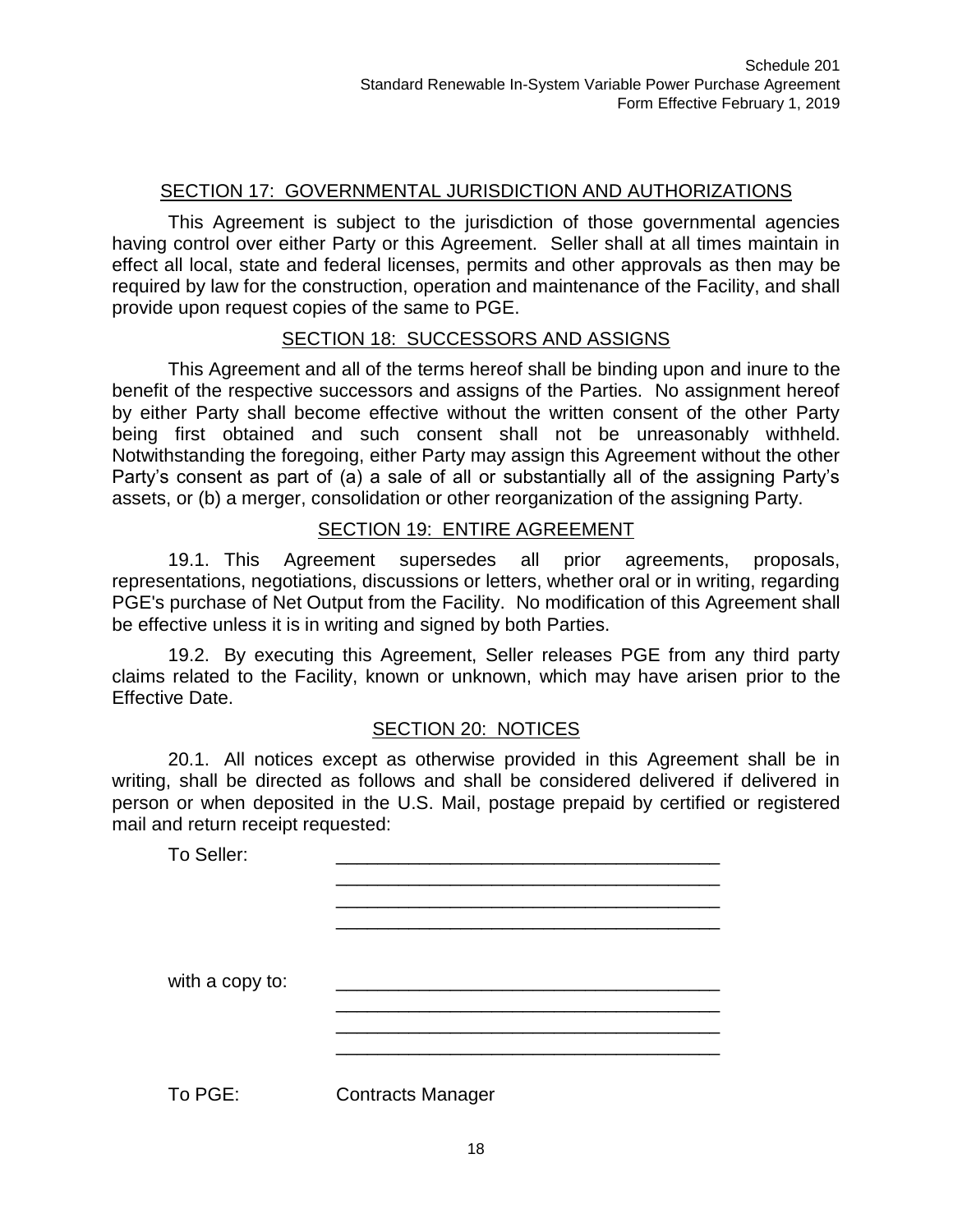QF Contracts, 3WTC0306 PGE - 121 SW Salmon St. Portland, Oregon 97204

20.2 The Parties may change the person to whom such notices are addressed, or their addresses, by providing written notices thereof in accordance with this Section 20.

IN WITNESS WHEREOF, the Parties hereto have caused this Agreement to be executed in their respective names as of the Effective Date.

PGE

| By:    |  |  |
|--------|--|--|
| Name:  |  |  |
| Title: |  |  |
| Date:  |  |  |

(Name Seller)

| By:    |  |  |
|--------|--|--|
| Name:  |  |  |
| Title: |  |  |

| Date: |  |
|-------|--|
|       |  |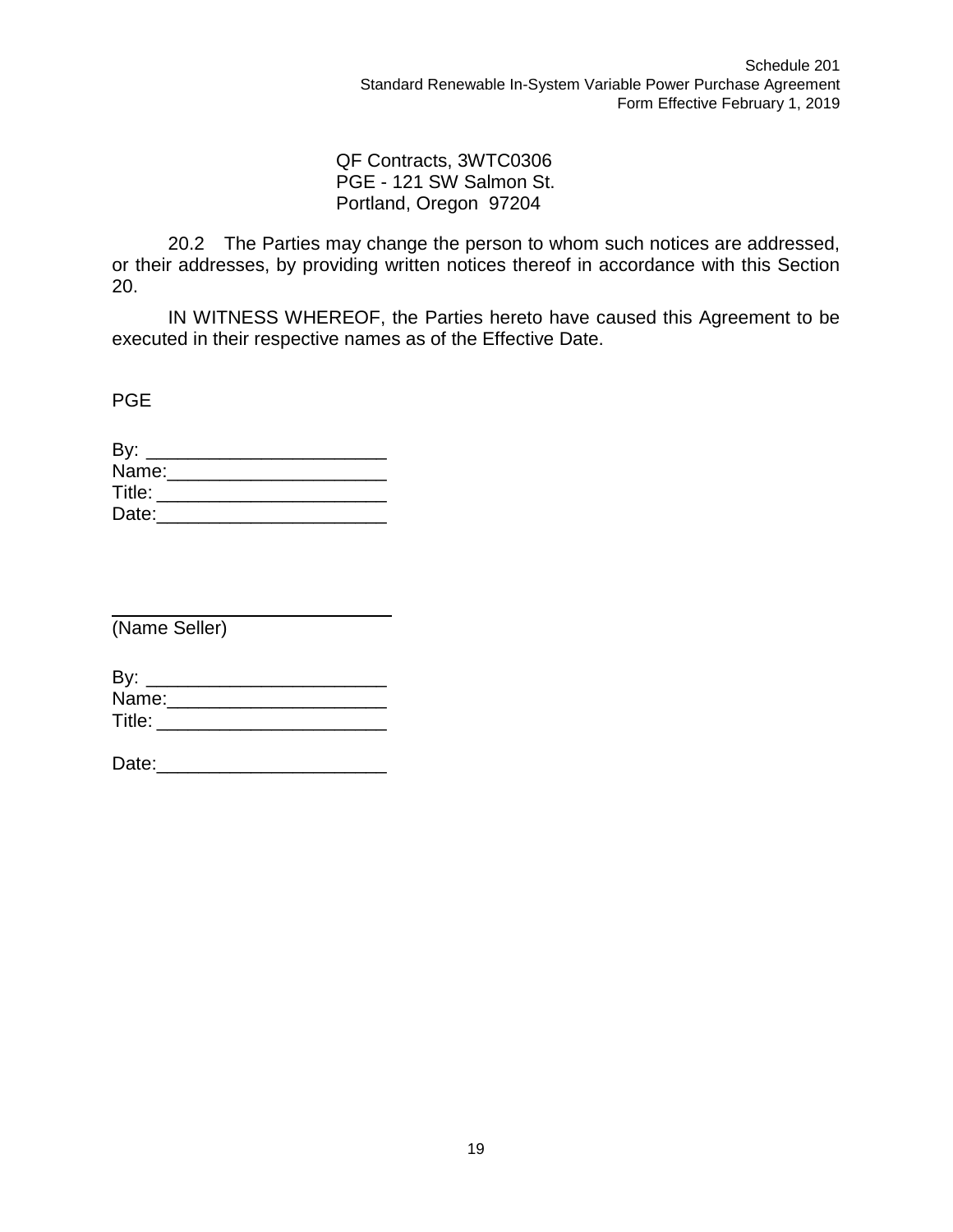### EXHIBIT A DESCRIPTION OF SELLER'S FACILITY

### **[Seller to Complete]**

**[Sellers may include reasonable expected monthly Net Output for purposes of Section 1.35 (Start-Up Lost Energy Value). Amounts may vary by month and shall be assumed repeated for each Contract Year, unless amounts for each Contract Year of this Agreement are set forth in this Exhibit A. Such amounts, if provided, shall exceed zero, and shall be established in accordance with Prudent Electrical Practices and documentation supporting such a determination shall be provided to PGE upon execution of this Agreement. Such documentation shall be commercially reasonable, and may include, but is not limited to, documents used in financing the project, and data on output of similar projects operated by seller, PGE or others.]**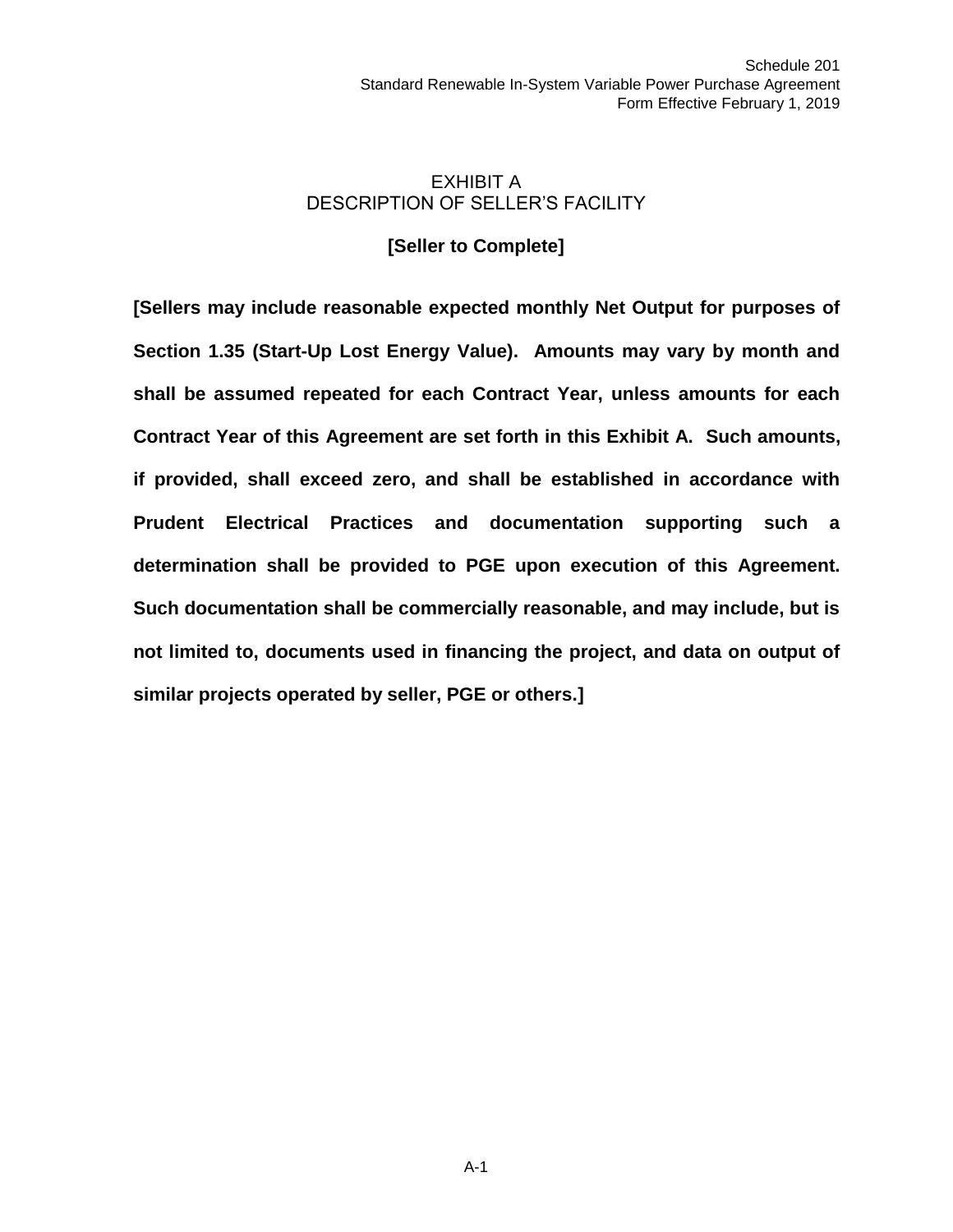### EXHIBIT B REQUIRED FACILITY DOCUMENTS

## **[Seller list all permits and authorizations required for this project]**

Sellers Generation Interconnection Agreement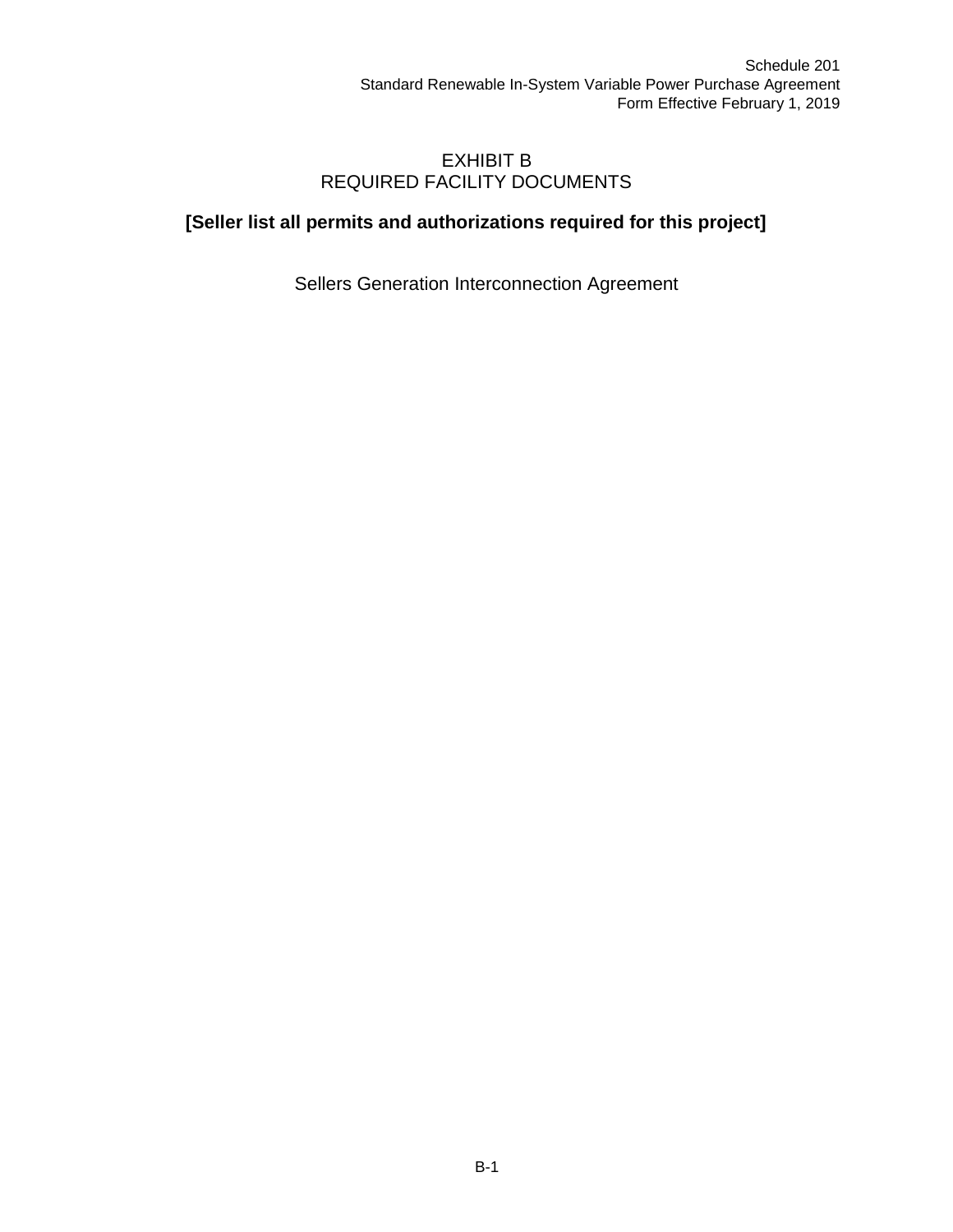### EXHIBIT C START-UP TESTING

## **[Seller identify appropriate tests]**

Required factory testing includes such checks and tests necessary to determine that the equipment systems and subsystems have been properly manufactured and installed, function properly, and are in a condition to permit safe and efficient start-up of the Facility, which may include but are not limited to (as applicable):

- 1. Pressure tests of all steam system equipment;
- 2. Calibration of all pressure, level, flow, temperature and monitoring instruments;
- 3. Operating tests of all valves, operators, motor starters and motor;
- 4. Alarms, signals, and fail-safe or system shutdown control tests;
- 5. Insulation resistance and point-to-point continuity tests;
- 6. Bench tests of all protective devices;
- 7. Tests required by manufacturer of equipment; and
- 8. Complete pre-parallel checks with PGE.

Required start-up test are those checks and tests necessary to determine that all features and equipment, systems, and subsystems have been properly designed, manufactured, installed and adjusted, function properly, and are capable of operating simultaneously in such condition that the Facility is capable of continuous delivery into PGE's electrical system, which may include but are not limited to (as applicable):

- 1. Turbine/generator mechanical runs including shaft, vibration, and bearing temperature measurements;
- 2. Running tests to establish tolerances and inspections for final adjustment of bearings, shaft run-outs;
- 3. Brake tests;
- 4. Energization of transformers;
- 5. Synchronizing tests (manual and auto);
- 6. Stator windings dielectric test;
- 7. Armature and field windings resistance tests;
- 8. Load rejection tests in incremental stages from 5, 25, 50, 75 and 100 percent load;
- 9. Heat runs;
- 10. Tests required by manufacturer of equipment;
- 11. Excitation and voltage regulation operation tests;
- 12. Open circuit and short circuit; saturation tests;
- 13. Governor system steady state stability test;
- 14. Phase angle and magnitude of all PT and CT secondary voltages and currents to protective relays, indicating instruments and metering;
- 15. Auto stop/start sequence;
- 16. Level control system tests; and
- 17. Completion of all state and federal environmental testing requirements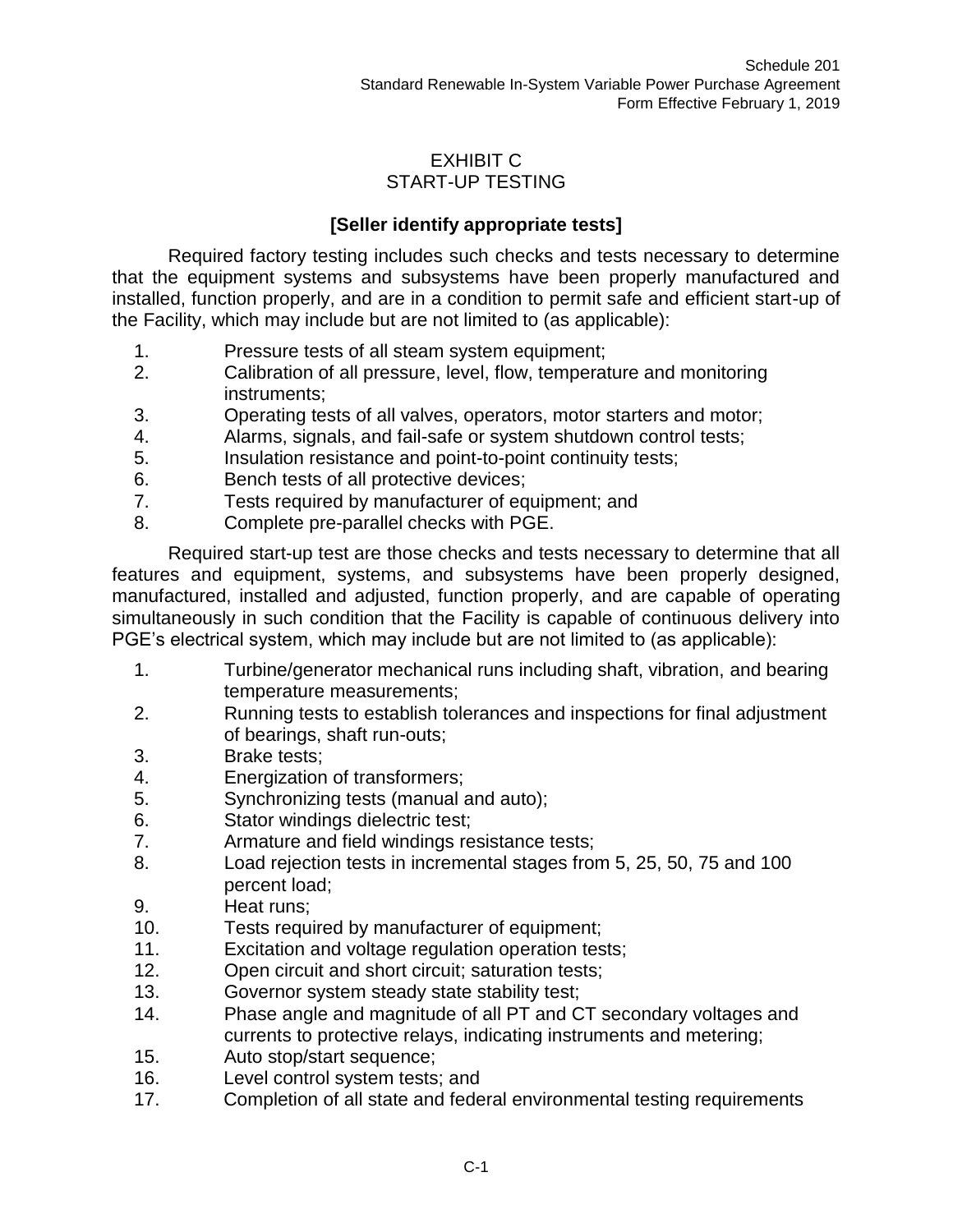### EXHIBIT D **SCHEDULE**

# **[Attach currently in-effect Schedule 201]**